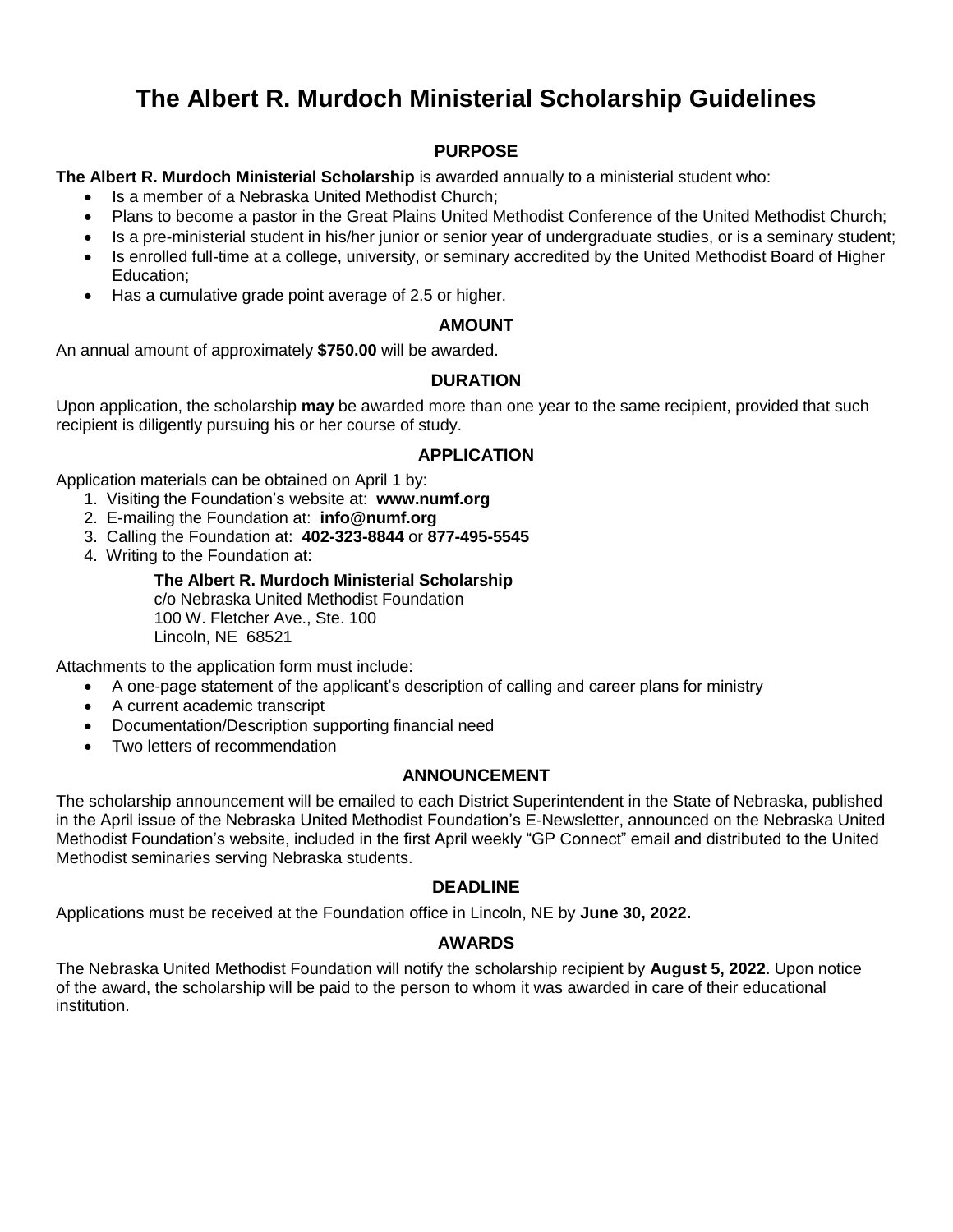# **The Alice Kruse Ministerial Scholarship Guidelines**

### **PURPOSE**

**The Alice Kruse Ministerial Scholarship** is awarded annually to a ministerial student who:

- Is a member of a Nebraska United Methodist church;
- Plans to become a pastor in the Great Plains United Methodist Conference of the United Methodist Church;
- **Attends one of the following seminaries accredited by the Great Plains United Methodist Board of Ordained Ministry:**
	- o Saint Paul School of Theology
	- o Garrett-Evangelical Theological Seminary
	- o Iliff School of Theology
	- o Perkins School of Theology;
- Has successfully completed two (2) full semesters, or the equivalent thereof, of seminary studies;
- **Upon his/her anticipated graduation date from seminary, will have a minimum of 30 years of eligibility to serve as a United Methodist minister in the Great Plains United Methodist Conference;**
- Has a cumulative grade point average of 2.5 or higher in his/her seminary studies.

#### **AMOUNT**

An annual amount of approximately **\$2,000.00** will be awarded.

#### **DURATION**

Upon application, the scholarship **may** be awarded more than one year to the same recipient, provided that such recipient is diligently pursuing his or her course of study.

#### **APPLICATION**

Application materials can be obtained on April 1 by:

- 1. Visiting the Foundation's website at: **www.numf.org**
- 2. E-mailing the Foundation at: **info@numf.org**
- 3. Calling the Foundation at: **402-323-8844** or **877-495-5545**
- 4. Writing to the Foundation at:

#### **The Alice Kruse Ministerial Scholarship**

c/o Nebraska United Methodist Foundation 100 W. Fletcher Ave., Ste. 100 Lincoln, NE 68521

Attachments to the application form must include:

- A one-page statement of the applicant's description of calling and career plans for ministry
	- A current academic transcript
- Documentation/Description supporting financial need
- Two letters of recommendation

#### **ANNOUNCEMENT**

The scholarship announcement will be emailed to each District Superintendent in the State of Nebraska, published in the April issue of the Nebraska United Methodist Foundation's E-Newsletter, announced on the Nebraska United Methodist Foundation's website, included in the first April weekly " GP Connect" email and distributed to the United Methodist seminaries serving Nebraska students.

#### **DEADLINE**

Applications must be received at the Foundation office in Lincoln, NE by **June 30, 2022.** 

#### **AWARDS**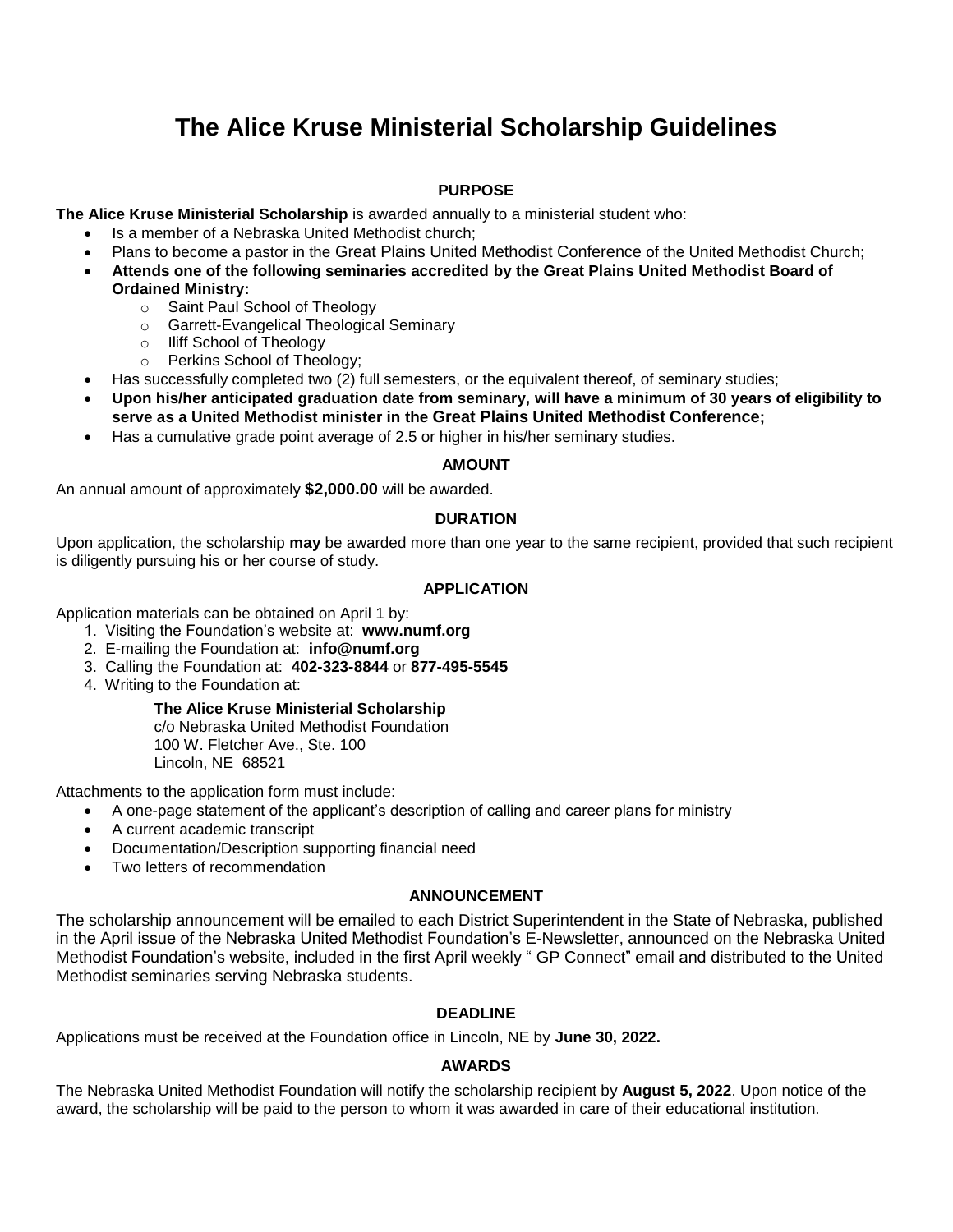# **The Alice Kruse Seminary Scholarship Guidelines**

#### **PURPOSE**

**The Alice Kruse Seminary Scholarship** is awarded annually to a ministerial student who:

- Is a member of a Nebraska United Methodist church;
- Plans to become a pastor in the Great Plains United Methodist Conference of the United Methodist Church;
- **Attends one of the following seminaries accredited by the Great Plains United Methodist Board of Ordained Ministry:**
	- o Saint Paul School of Theology
	- o Garrett-Evangelical Theological Seminary
	- o Iliff School of Theology
	- o Perkins School of Theology;
- Has successfully completed two (2) full semesters, or the equivalent thereof, of seminary studies;
- **Upon his/her anticipated graduation date from seminary, will have a minimum of 30 years of eligibility to serve as a United Methodist minister in the Great Plains United Methodist Conference;**
- Has a cumulative grade point average of 2.5 or higher in his/her seminary studies.

### **AMOUNT**

An annual amount of approximately **\$750.00** will be awarded.

### **DURATION**

Upon application, the scholarship **may** be awarded more than one year to the same recipient, provided that such recipient is diligently pursuing his or her course of study.

### **APPLICATION**

Application materials can be obtained on April 1 by:

- 1. Visiting the Foundation's website at: **www.numf.org**
- 2. E-mailing the Foundation at: **info@numf.org**
- 3. Calling the Foundation at: **402-323-8844** or **877-495-5545**
- 4. Writing to the Foundation at:

## **The Alice Kruse Seminary Scholarship**

c/o Nebraska United Methodist Foundation 100 W. Fletcher Ave., Ste. 100 Lincoln, NE 68521

Attachments to the application form must include:

- A one-page statement of the applicant's description of calling and career plans for ministry
- A current academic transcript
- Documentation/Description supporting financial need
- Two letters of recommendation

#### **ANNOUNCEMENT**

The scholarship announcement will be emailed to each District Superintendent in the State of Nebraska, published in the April issue of the Nebraska United Methodist Foundation's E-Newsletter, announced on the Nebraska United Methodist Foundation's website, included in the first April weekly " GP Connect" email and distributed to the United Methodist seminaries serving Nebraska students.

#### **DEADLINE**

Applications must be received at the Foundation office in Lincoln, NE by **June 30, 2022.** 

## **AWARDS**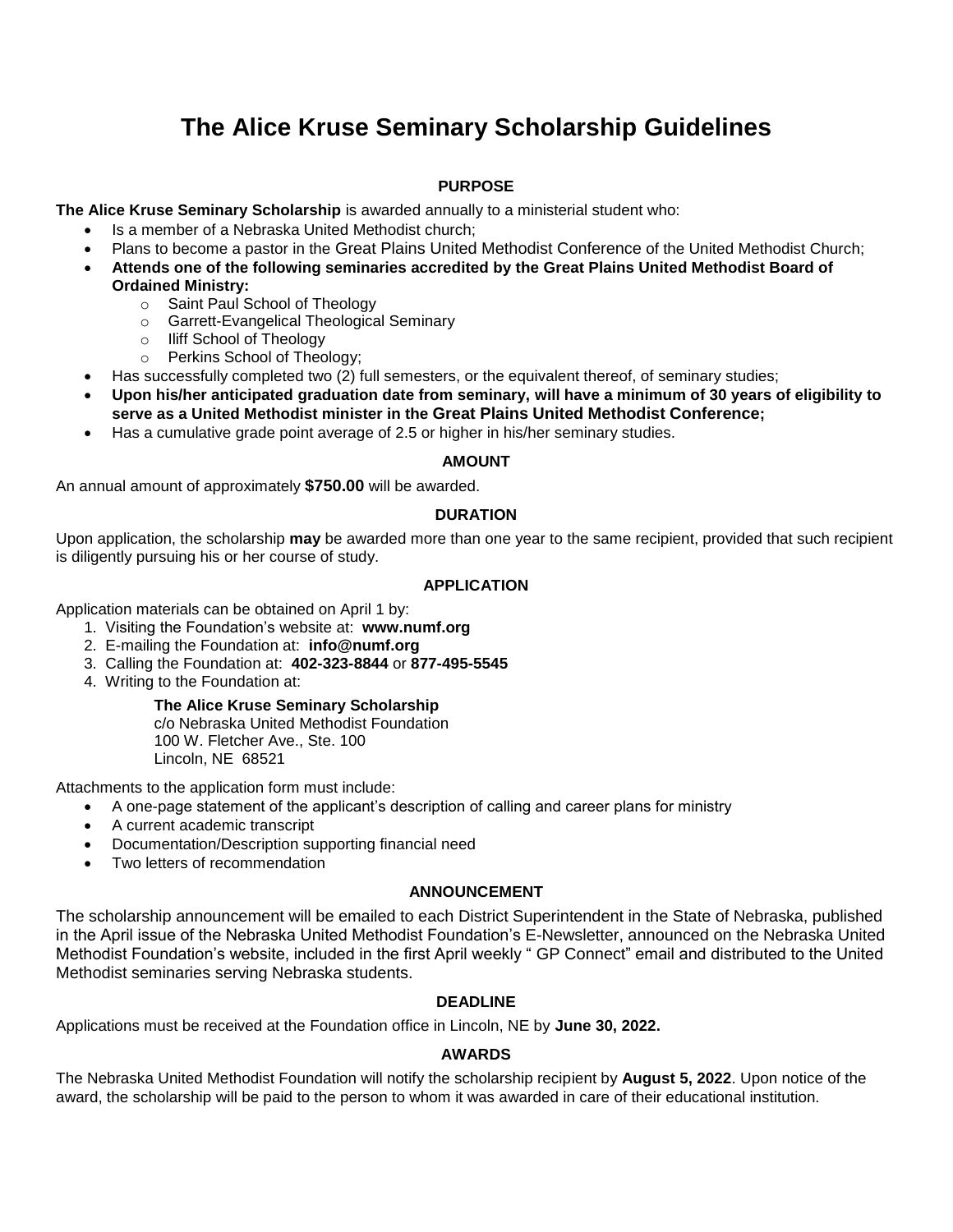# **The Alva Clark Seminary Scholarship Guidelines**

## **PURPOSE**

**The Alva Clark Seminary Scholarship** is awarded annually to a ministerial student who:

- Is a member of a Nebraska United Methodist church;
- Plans to become a pastor in the Great Plains United Methodist Conference of the United Methodist Church;
- **Attends Iliff School of Theology;**
- Has successfully completed two (2) full semesters, or the equivalent thereof, of seminary studies at Iliff;
- Has a cumulative grade point average of 2.5 or higher in his/her seminary studies.

### **AMOUNT**

An annual amount of approximately **\$500.00** will be awarded.

## **DURATION**

Upon application, the scholarship **may** be awarded more than one year to the same recipient, provided that such recipient is diligently pursuing his or her course of study.

### **APPLICATION**

Application materials can be obtained on April 1 by:

- 1. Visiting the Foundation's website at: **www.numf.org**
- 2. E-mailing the Foundation at: **info@numf.org**
- 3. Calling the Foundation at: **402-323-8844** or **877-495-5545**
- 4. Writing to the Foundation at:

### **The Alva Clark Seminary Scholarship**

c/o Nebraska United Methodist Foundation 100 W. Fletcher Ave., Ste. 100 Lincoln, NE 68521

Attachments to the application form must include:

- A one-page statement of the applicant's description of calling and career plans for ministry
- A current academic transcript
- Documentation/Description supporting financial need
- Two letters of recommendation

#### **ANNOUNCEMENT**

The scholarship announcement is emailed to each District Superintendent in the State of Nebraska, published in the April issue of the Foundation's e-Newsletter, announced on the Foundation's website, included in the first April weekly " GP Connect" email and distributed to Iliff School of Theology.

#### **DEADLINE**

Applications must be received at the Foundation office in Lincoln, NE by **June 30, 2022.** 

#### **AWARDS**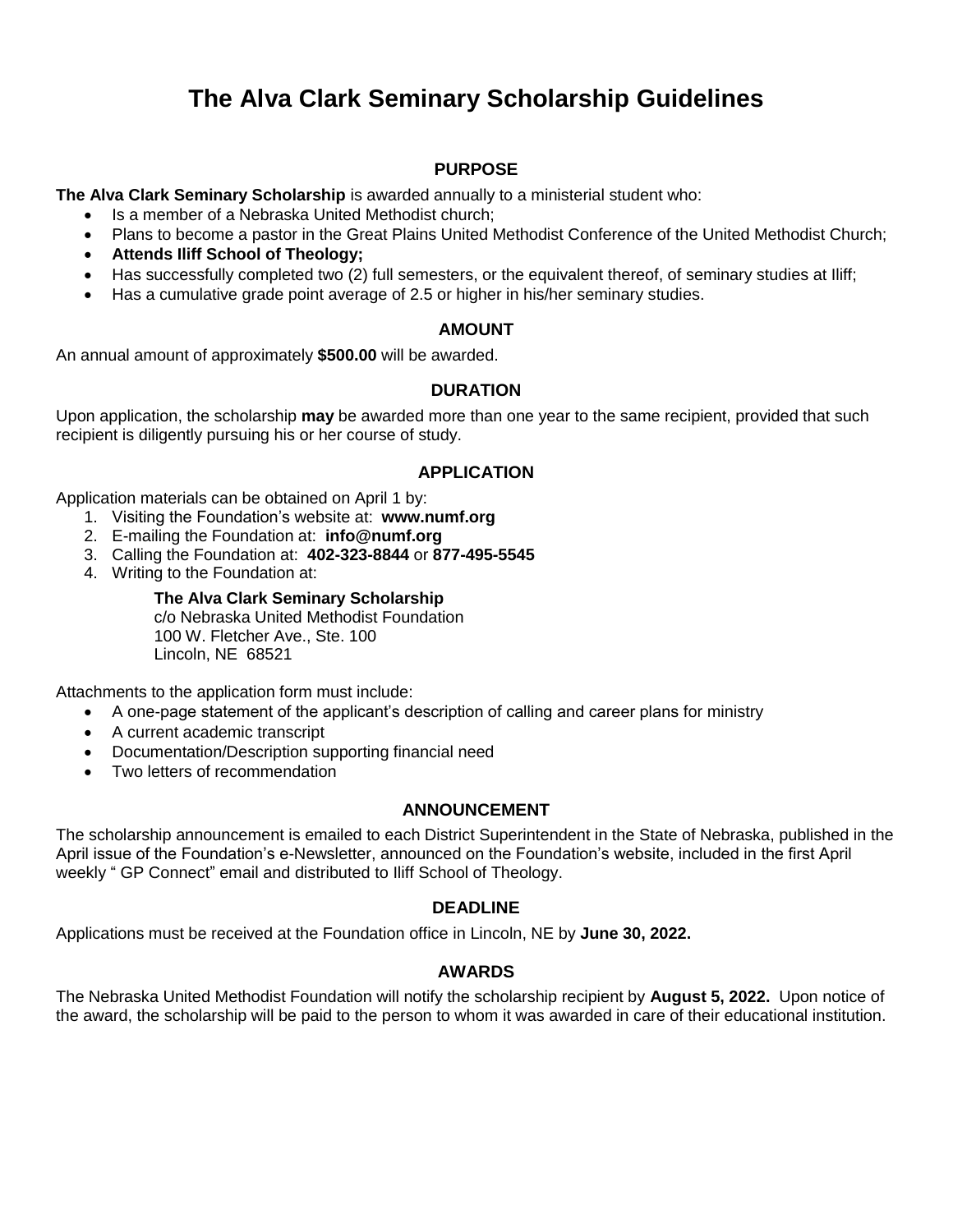# **The Andrew and Nevabelle Howe Scholarship Guidelines**

## **PURPOSE**

**The Andrew and Nevabelle Howe Scholarship** is awarded annually to a ministerial student who:

- Is a member of a Nebraska United Methodist church;
- Preference is given to qualifying students from the Gateway District;
- Is used to provide scholarship support for Nebraska United Methodist students attending a United Methodist seminary;
- Plans to become a pastor in the Great Plains United Methodist Conference of the United Methodist Church;
- Has successfully completed two (2) full semesters, or the equivalent thereof, of seminary studies; and
- Has a cumulative grade point average of 2.5 or higher in his/her seminary studies.

## **AMOUNT**

An annual amount of approximately **\$500** will be awarded.

### **DURATION**

Upon application, the scholarship **may** be awarded more than one year to the same recipient, provided that such recipient is diligently pursuing his or her course of study.

### **APPLICATION**

Application materials can be obtained on April 1 by:

- 1. Visiting the Foundation's website at: **www.numf.org**
- 2. E-mailing the Foundation at: **info@numf.org**
- 3. Calling the Foundation at: **402-323-8841** or **877-495-5545**
- 4. Writing to the Foundation at:

#### **The Andrew & Nevabelle Howe Scholarship**

c/o Nebraska United Methodist Foundation 100 W. Fletcher Ave., Ste. 100 Lincoln, NE 68521

Attachments to the application form must include:

- A one-page statement of the applicant's description of calling and career plans for ministry
- A current academic transcript
- Documentation/Description supporting financial need
- Two letters of recommendation

#### **ANNOUNCEMENT**

The scholarship announcement will be emailed to each District Superintendent in the State of Nebraska, published in the April issue of the Nebraska United Methodist Foundation's E-Newsletter, announced on the Nebraska United Methodist Foundation's website, included in the first April weekly "GP Connect" email and distributed to the United Methodist seminaries serving Nebraska students.

#### **DEADLINE**

Applications must be received at the Foundation office in Lincoln, NE by **June 30, 2022.**

#### **AWARDS**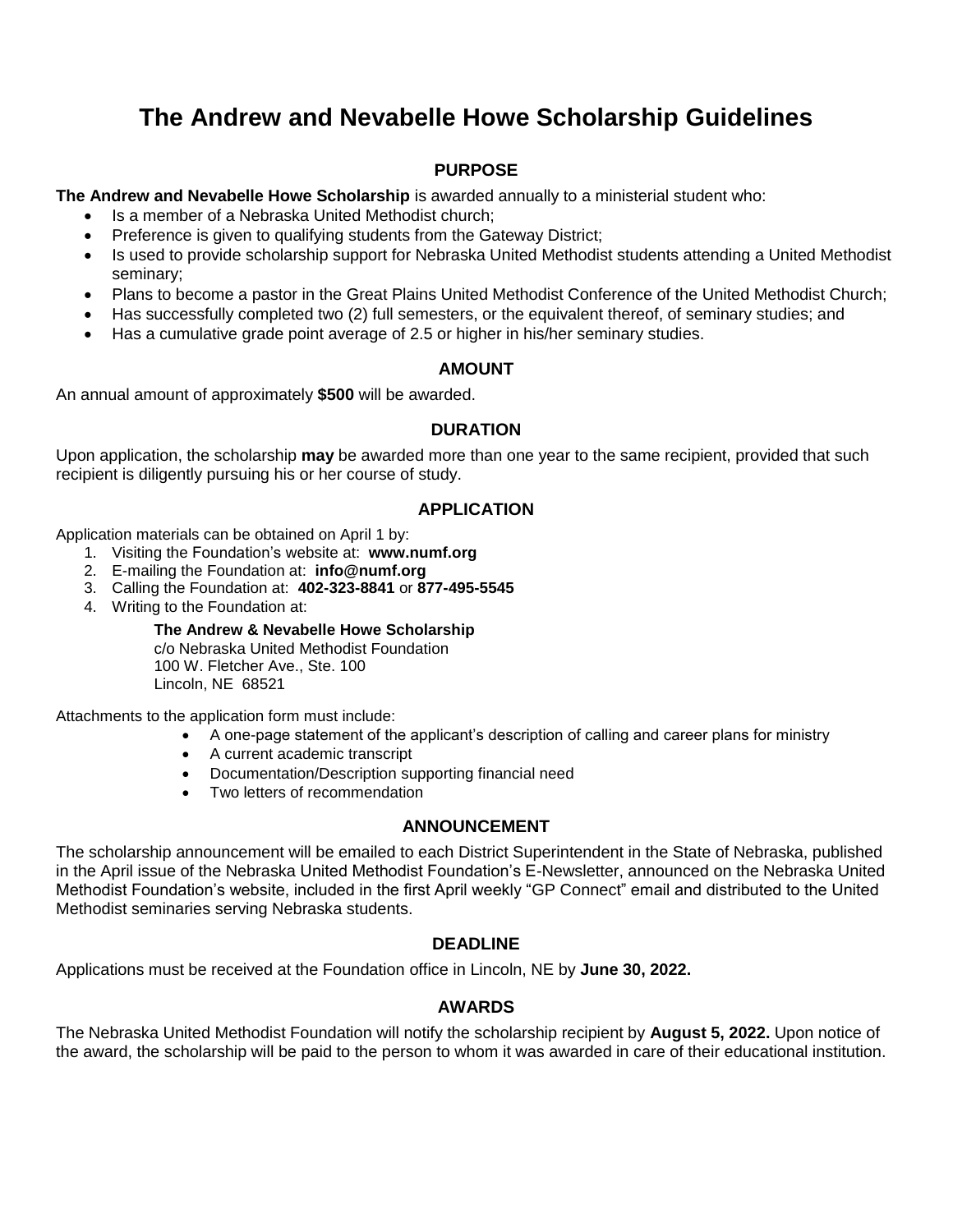# **The Baldwin F. & Amy L. Kruse Scholarship Guidelines**

### **PURPOSE**

**The Baldwin F. & Amy L. Kruse Scholarship** is awarded annually to a Nebraska ministerial student in seminary who is pursuing an advanced degree, beyond the bachelor's degree, for the ordained ministry in the Great Plains United Methodist Conference of the United Methodist Church.

#### **AMOUNT**

An annual amount of approximately **\$500.00** will be awarded.

#### **DURATION**

Upon application, the scholarship **may** be awarded more than one year to the same recipient, provided that such recipient is diligently pursuing his or her course of study.

#### **APPLICATION**

Application materials can be obtained on April 1 by:

- 1. Visiting the Foundation's website at: **www.numf.org**
- 2. E-mailing the Foundation at: **info@numf.org**
- 3. Calling the Foundation at: **402-323-8844** or **877-495-5545**
- 4. Writing to the Foundation at:

**The Baldwin F. & Amy L. Kruse Scholarship** c/o Nebraska United Methodist Foundation 100 W. Fletcher Ave., Ste. 100 Lincoln, NE 68521

Attachments to the application form must include:

- A current resume
- A one-page statement of the applicant's description of calling and career plans for ministry
- A current academic transcript
- Documentation/Description supporting financial need
- Three letters of recommendation

#### **ANNOUNCEMENT**

The scholarship announcement will be emailed to each District Superintendent in the State of Nebraska, published in the April issue of the Nebraska United Methodist Foundation's E-Newsletter, announced on the Nebraska United Methodist Foundation's website, included in the first April weekly "GP Connect" email and distributed to the United Methodist seminaries serving Nebraska students.

#### **DEADLINE**

Applications must be received at the Foundation office in Lincoln, NE by **June 30, 2022.**

#### **AWARDS**

Determination as to who is awarded the scholarship is made by the Foundation's Stewardship Committee. The Foundation's Stewardship Committee will make a recommendation to the full Foundation Board as to the selection of a recipient. The Foundation will notify the scholarship recipient by **August 5, 2022.** Upon notice of the award, the scholarship will be paid to the person to whom it was awarded in care of their educational institution.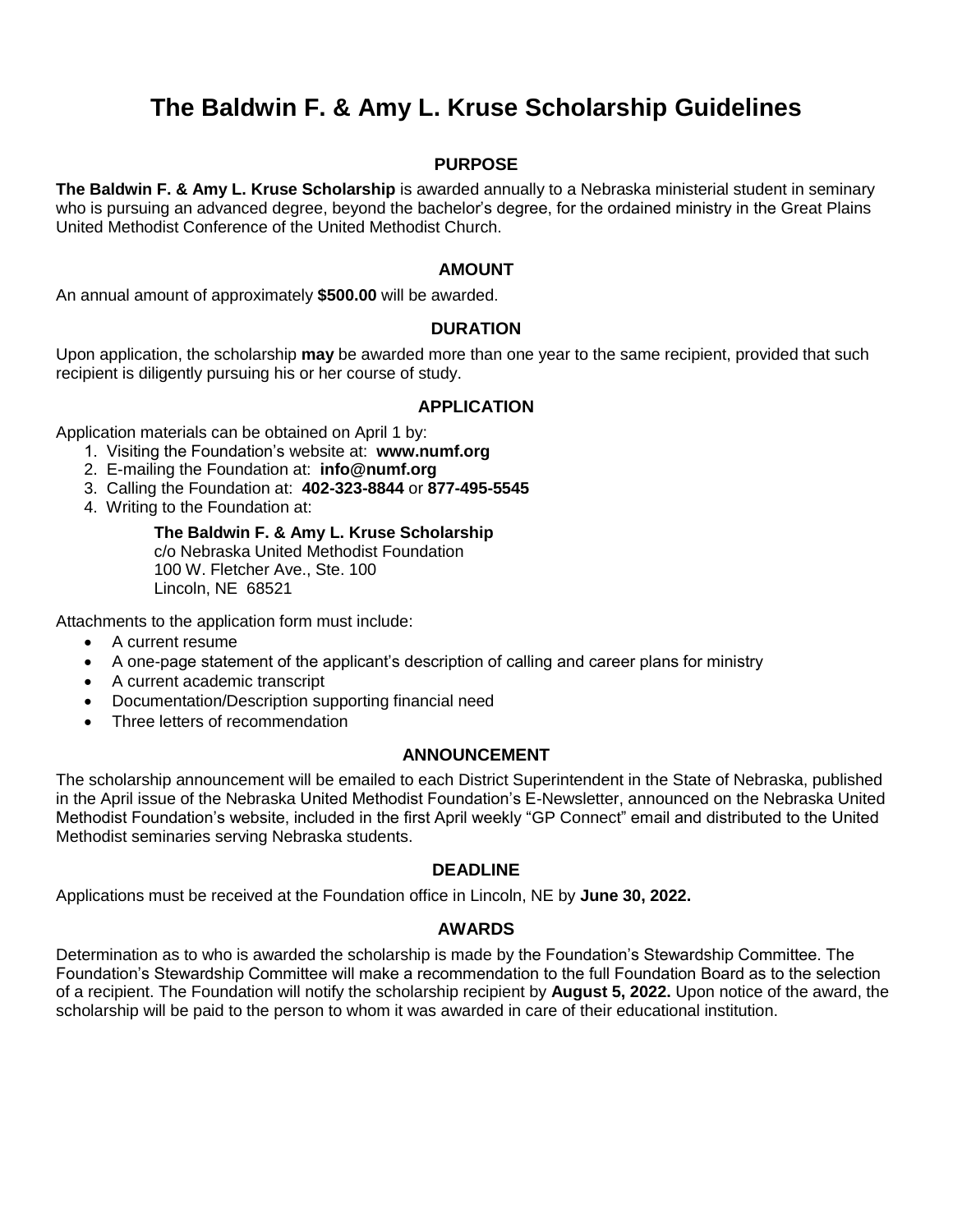# **Ben and Martha Simmons Scholarship Guidelines**

## **PURPOSE**

The Ben and Martha Simmons Scholarship is awarded annually to a ministerial student in graduate studies who:

- Is a member of a Nebraska Methodist Church;
- Plans to become a pastor in the Great Plains Annual Conference of the United Methodist Church;
- Attends a seminary accredited by the Board of Ordained Ministry;
- Has a cumulative grade point average of 3.0 or higher in his/her seminary studies.

#### **AMOUNT**

An annual amount of approximately **\$4,000** will be awarded.

### **DURATION**

Upon application, the scholarship may be awarded more than one year to the same recipient, provided that such recipient is diligently pursuing his or her course of study.

### **SPECIAL STIPULATION**

This scholarship is issued in the form of a debt obligation; each year of the award being a separate obligation. One year of the debt obligation is to be forgiven for each year in which the recipient works full time in a pastoral capacity in the State of Nebraska as a member of the Great Plains Annual Conference of the United Methodist Church, or its successors.

#### **APPLICATION**

Application materials can be obtained on April 1 by:

- 1. Visiting the Foundation's website at: **www.numf.org**
- 2. E-mailing the Foundation at: [info@numf.org](mailto:info@numf.org)
- 3. Calling the Foundation at: 402-323-8844 or 877-495-5545
- 4. Writing to the Foundation at:

**The Ben and Martha Simmons Scholarship**

c/o Nebraska United Methodist Foundation 100 W Fletcher Ave., Suite 100 Lincoln, NE 68521

Attachments to the application form must include:

- A one-page statement of the applicant's description of calling and career plans for ministry
- A current academic transcript
- Documentation/Description supporting financial need
- Three letters of recommendation

#### **ANNOUNCEMENT**

The scholarship announcement will be emailed to each District Superintendent in the State of Nebraska, published in the April issue of the Nebraska United Methodist Foundation's E-Newsletter, announced on the Nebraska United Methodist Foundation's website, included in the first April weekly "GP Connect" email and distributed to the United Methodist seminaries serving Nebraska students.

#### **DEADLINES**

Applications must be received at the Foundation office in Lincoln, NE by **June 30, 2022.**

#### **AWARDS**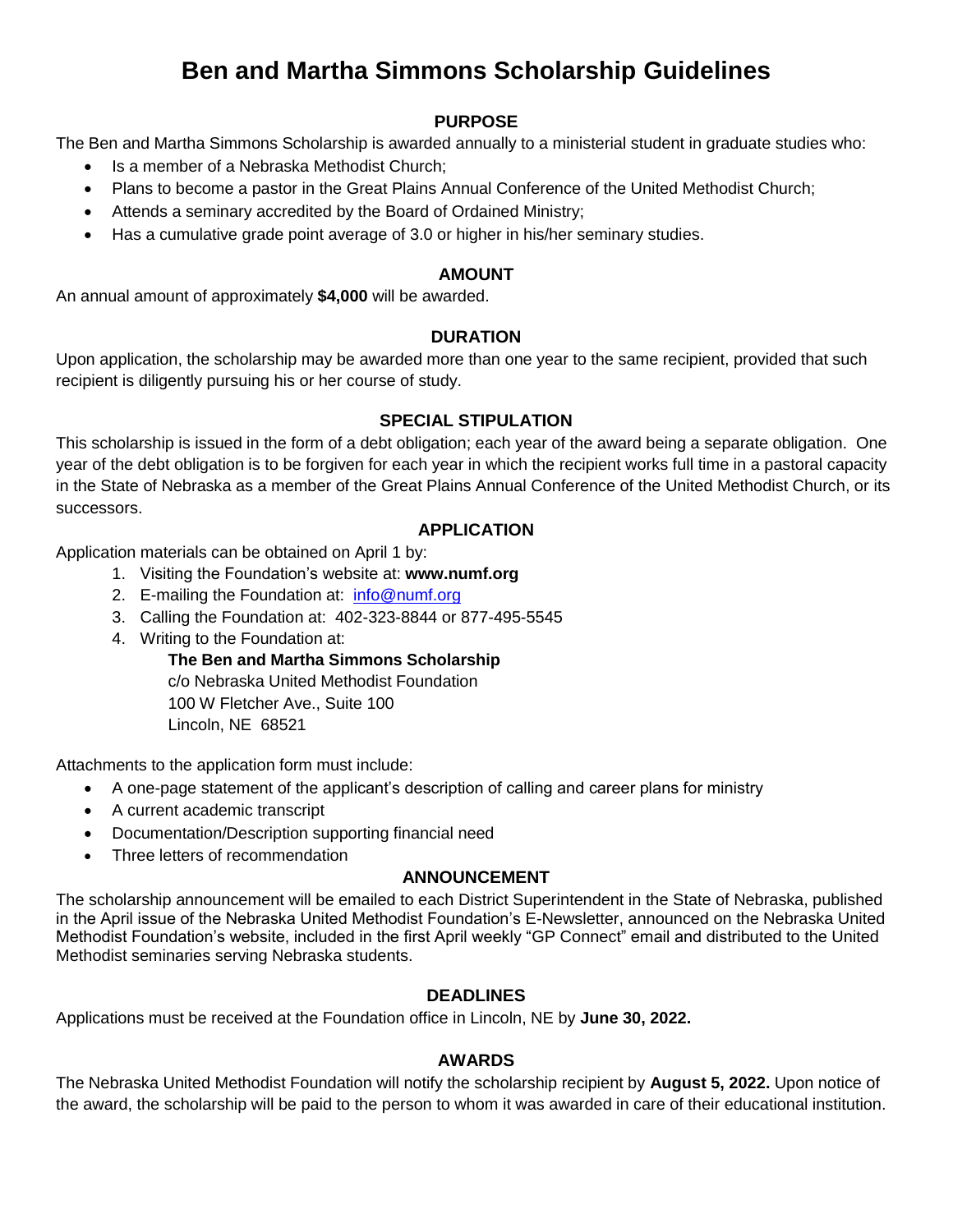## **The Charles and Marilyn Humphrey Seminary Scholarship Guidelines**

## **PURPOSE**

### **The Charles and Marilyn Humphrey Seminary Scholarship Fund** is awarded annually to a ministerial student who:

- Is a member of a Nebraska United Methodist church;
- Plans to become a pastor in the Great Plains United Methodist Annual Conference of the United Methodist Church;
- **Attends one of the following seminaries accredited by the Great Plains United Methodist Board of Ordained Ministry:**
	- **1. Saint Paul School of Theology 3. Iliff School of Theology**
- - **2. Perkins School of Theology 4. Garrett-Evangelical Theological Seminary**
- - Has successfully completed one (1) full semesters, or the equivalent thereof, of seminary studies;
- **Upon his/her anticipated graduation date from seminary, will have a minimum of 15 years of eligibility to serve as a United Methodist minister in the Great Plains United Methodist Conference;**
- Has a cumulative grade point average (GPA) of 2.5 or higher in his/her seminary studies.

#### **AMOUNT**

An annual amount of **\$1,250** will be awarded.

#### **DURATION**

Upon application, the scholarship **may** be awarded more than one year to the same recipient, provided that such recipient is diligently pursuing his or her course of study.

#### **APPLICATION**

Application materials can be obtained on April 1 by:

- 1. Visiting the Foundation's website at: **www.numf.org**
- 2. E-mailing the Foundation at: **info@numf.org**
- 3. Calling the Foundation at: **402-323-8844** or **877-495-5545**
- 4. Writing to the Foundation at:

**The Charles and Marilyn Humphrey Seminary Scholarship Fund**

c/o Nebraska United Methodist Foundation 100 W. Fletcher Ave., Ste. 100 Lincoln, NE 68521

Attachments to the application form must include:

- A one-page statement of the applicant's description of calling and career plans for ministry
- A current academic transcript
- Documentation/Description supporting financial need
- Two letters of recommendation

#### **ANNOUNCEMENT**

The scholarship announcement will be emailed to each District Superintendent in the State of Nebraska, published in the April issue of the Nebraska United Methodist Foundation's E-Newsletter, announced on the Nebraska United Methodist Foundation's website, included in the first April weekly "GP Connect" email and distributed to the United Methodist seminaries serving Nebraska students.

#### **DEADLINE**

Applications must be received at the Foundation office in Lincoln, NE by **June 30, 2022.** 

#### **AWARDS**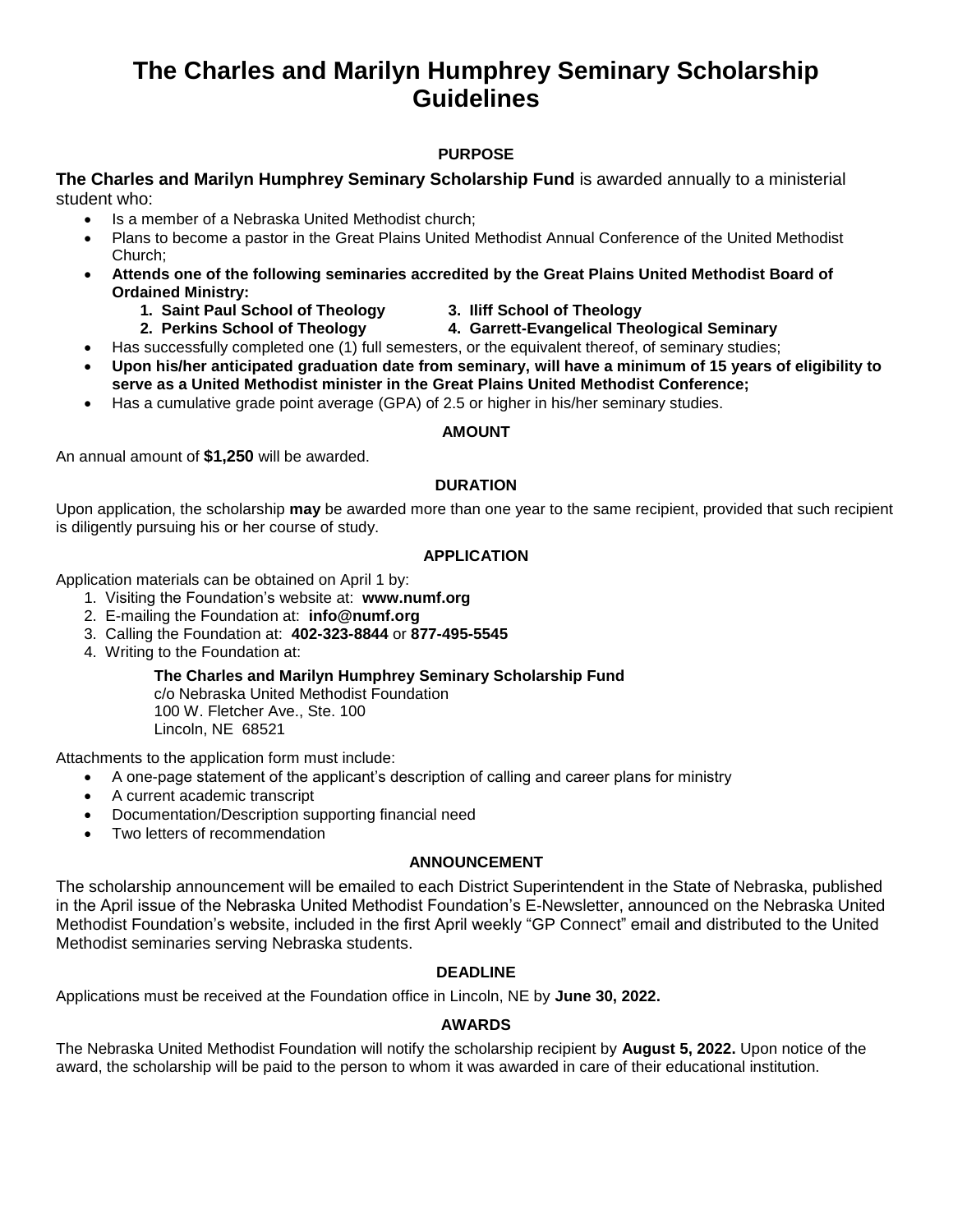# **The Cowles United Methodist Church Memorial Scholarship Guidelines**

## **PURPOSE**

**The Cowles United Methodist Church Memorial Scholarship** is awarded annually to a ministerial student who:

- Is a member of a Nebraska United Methodist church;
- Plans to become a pastor in the Great Plains United Methodist Conference of the United Methodist Church;
- Attends a seminary accredited by the Great Plains United Methodist Conference;
- **Upon his/her anticipated graduation date from seminary, will have a minimum of 30 years of eligibility to serve as a United Methodist minister in the Great Plains United Methodist Conference;**
- Has a cumulative grade point average of 2.5 or higher.

## **AMOUNT**

An annual amount of approximately **\$2,500** will be awarded.

## **DURATION**

Upon application, the scholarship **may** be awarded more than one year to the same recipient, provided that such recipient is diligently pursuing his or her course of study.

### **APPLICATION**

Application materials can be obtained on April 1 by:

- 1. Visiting the Foundation's website at: **www.numf.org**
- 2. E-mailing the Foundation at: **info@numf.org**
- 3. Calling the Foundation at: **402-323-8844** or **877-495-5545**
- 4. Writing to the Foundation at:

## **The Cowles UMC Memorial Scholarship**

c/o Nebraska United Methodist Foundation 100 W. Fletcher Ave., Ste. 100 Lincoln, NE 68521

Attachments to the application form must include:

- A one-page statement of the applicant's description of calling and career plans for ministry
- A current academic transcript
- Documentation/Description supporting financial need
- Two letters of recommendation

#### **ANNOUNCEMENT**

The scholarship announcement will be emailed to each District Superintendent in the State of Nebraska, published in the April issue of the Nebraska United Methodist Foundation's E-Newsletter, announced on the Nebraska United Methodist Foundation's website, included in the first April weekly "GP Connect" email and distributed to the United Methodist seminaries serving Nebraska students.

## **DEADLINE**

Applications must be received at the Foundation office in Lincoln, NE by **June 30, 2022.** 

## **AWARDS**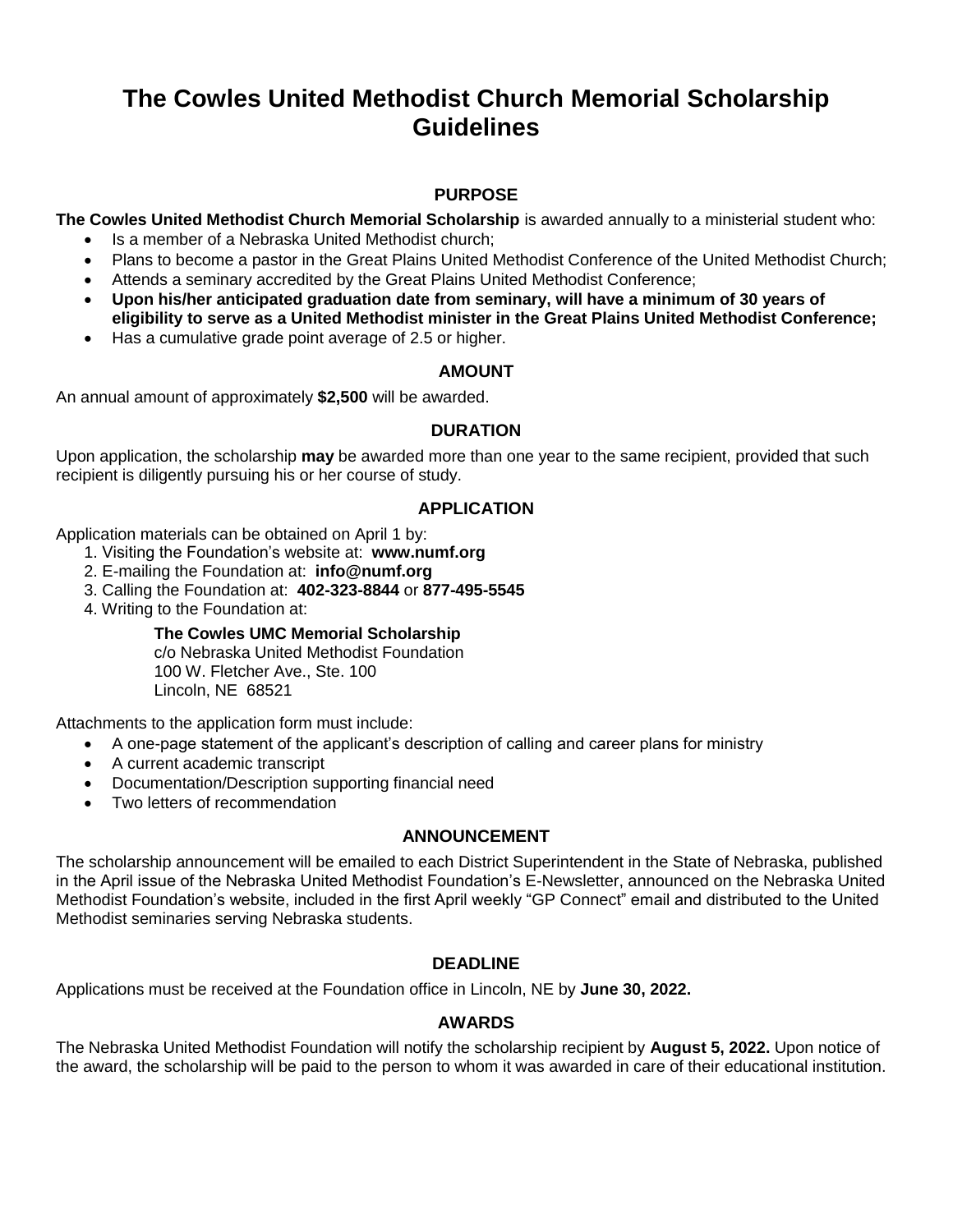# **The Darrell and Joyce Pickett Seminary Scholarship Guidelines**

## **PURPOSE**

**The Darrell and Joyce Pickett Seminary Scholarship** is awarded annually to a ministerial student who:

- Is a member of a Nebraska United Methodist church:
- Plans to become a pastor in the Great Plains Conference of the United Methodist Church;
- **First preference will be given to students attending St. Paul School of Theology;**
- Has successfully completed two (2) full semesters, or the equivalent thereof, of seminary studies, and
- Has a cumulative grade point average of 3.0 or higher in his/her seminary studies.

## **AMOUNT**

An annual amount of approximately **\$150** will be awarded.

## **DURATION**

Upon application, the scholarship **may** be awarded more than one year to the same recipient, provided that such recipient is diligently pursuing his or her course of study.

## **APPLICATION**

Application materials can be obtained on April 1 by:

- 1. Visiting the Foundation's website at: **www.numf.org**
- 2. E-mailing the Foundation at: **info@numf.org**
- 3. Calling the Foundation at: **402-323-8844** or **877-495-5545**
- 4. Writing to the Foundation at:

**The Darrell and Joyce Pickett Seminary Scholarship**

c/o Nebraska United Methodist Foundation 100 W. Fletcher Ave., Ste. 100 Lincoln, NE 68521

Attachments to the application form must include:

- A one-page statement of the applicant's description of calling and career plans for ministry
- A current academic transcript
- Documentation/Description supporting financial need
- Two letters of recommendation

## **ANNOUNCEMENT**

The scholarship announcement is emailed to each District Superintendent in the State of Nebraska, published in the April issue of the Foundation's E-Newsletter, announced on the Foundation's website, included in the first April weekly "GP Connect" email and distributed to United Methodist seminaries serving Nebraska students.

## **DEADLINE**

## **Applications must be received at the Foundation office in Lincoln, NE by June 30, 2022.**

## **AWARDS**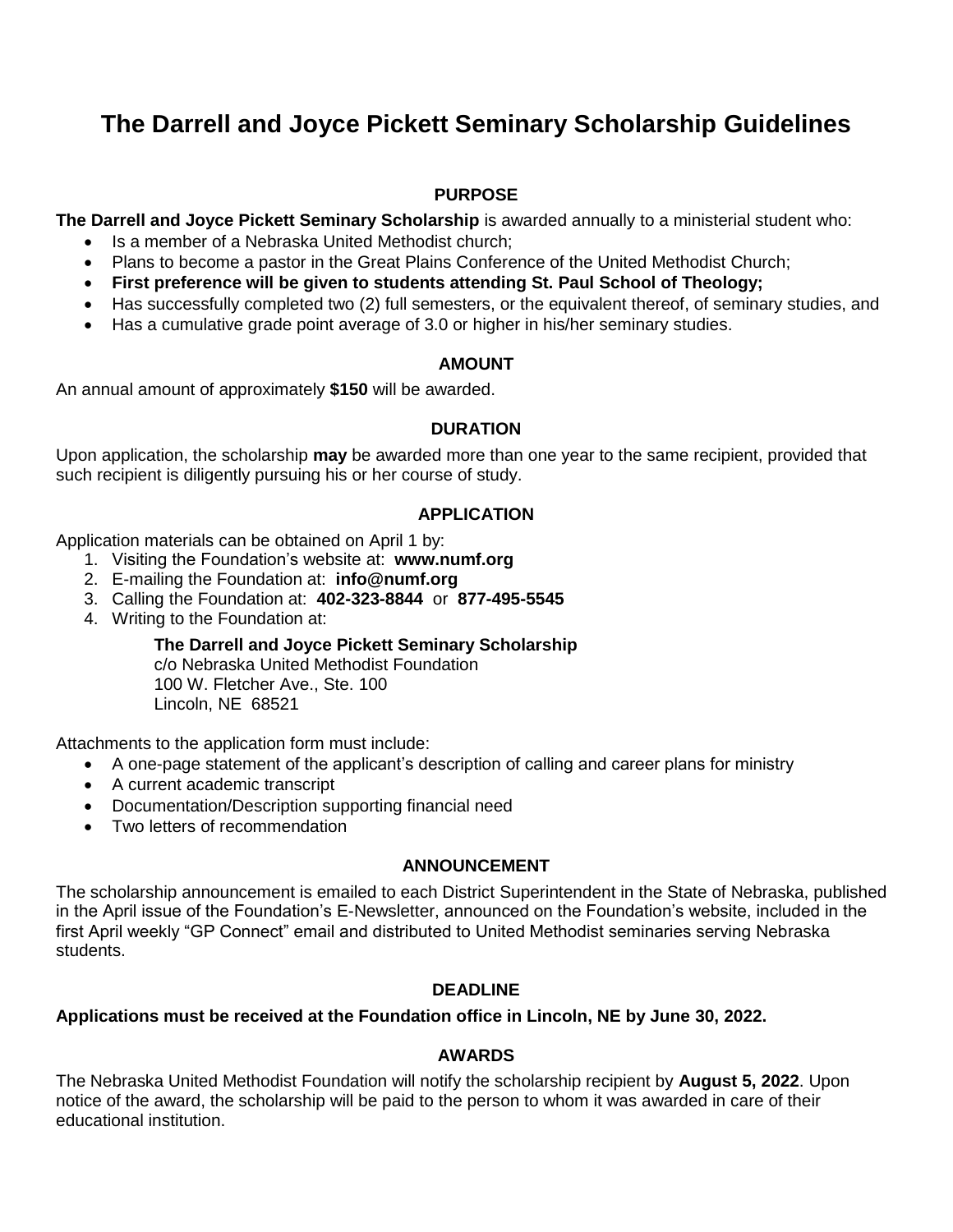## **The David Wayne Krick & Donald E. Krick, Jr. Seminary Scholarship Guidelines**

## **PURPOSE**

The David Wayne Krick & Donald E. Krick, Jr. Seminary Scholarship is awarded annually to a ministerial student who:

- Is a member of the United Methodist Church.
- Has lived in the Gateway (or predecessor district) for at least two (2) years.
- Attends or will be attending a United Methodist accredited seminary in the United States.

### **AMOUNT**

An annual amount up to **\$2,000** will be awarded.

### **DURATION**

Upon application, the scholarship **may** be awarded more than one year to the same recipient, provided that such recipient is diligently pursuing his or her course of study.

### **APPLICATION**

Application materials can be obtained on April 1 by:

- 1. Visiting the Foundation's website at: **www.numf.org**
- 2. E-mailing the Foundation at: **info@numf.org**
- 3. Calling the Foundation at: **402-323-8844** or **877-495-5545**
- 4. Writing to the Foundation at:

**The David Wayne Krick & Donald E. Krick, Jr. Seminary Scholarship**

c/o The Nebraska United Methodist Foundation 100 W. Fletcher Ave., Ste. 100 Lincoln, NE 68521

Attachments to the application form must include:

- A one-page statement of the applicant's description of calling and career plans for ministry
- A current academic transcript
- A letter from the District Superintendent verifying the following: UMC membership, district residence for at least two years, and current appointment status.

#### **ANNOUNCEMENT**

The scholarship announcement will be emailed to the Gateway District Superintendent, published in the April issue of the Nebraska United Methodist Foundation's E-Newsletter, announced on the Nebraska United Methodist Foundation's website, included in the first April weekly "GP Connect" email, and distributed to the United Methodist seminaries serving Nebraska students.

#### **DEADLINE**

Applications must be received at the Foundation office in Lincoln, NE by **June 30, 2022.** 

#### **AWARDS**

The Gateway District Committee on Ministry will review applications and will notify the scholarship recipients by **August 5, 2022.** Upon notice of the award, the scholarship will be paid to the person to whom it was awarded in care of their educational institution.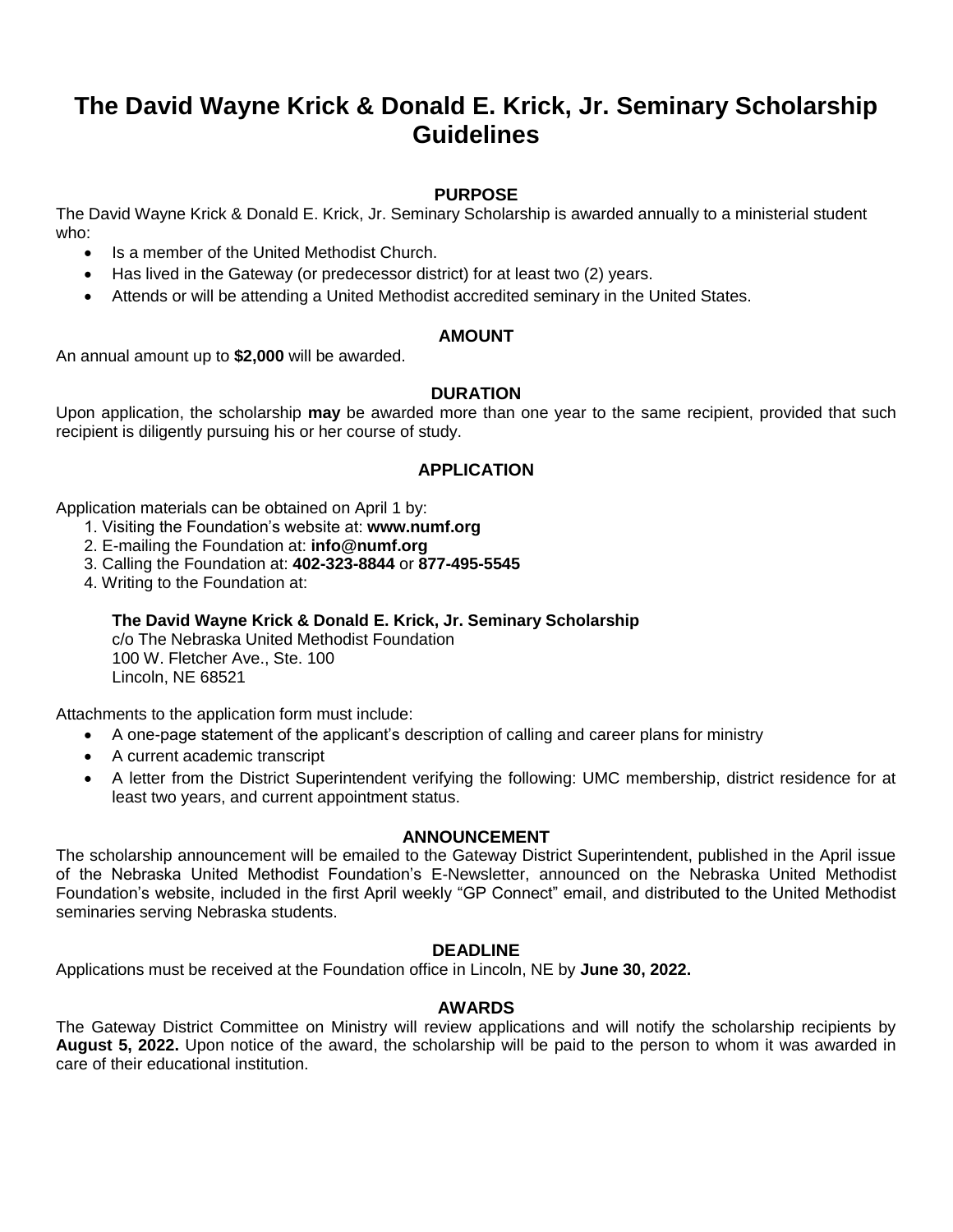# **Dean, Jean & Randy Fleming and Humphrey/Goff Scholarship Guidelines**

## **PURPOSE**

**The Dean, Jean & Randy Fleming Scholarship** is awarded annually to a ministerial student who:

- Is a member of a Nebraska United Methodist church;
- Plans to become a pastor in the Great Plains United Methodist Conference of the United Methodist Church;
- Has a cumulative grade point average of 2.5 or higher in his/her seminary studies.

#### **AMOUNT**

#### **An annual amount of \$1,500 will be awarded.**

## **DURATION**

Upon application, the scholarship **may** be awarded more than one year to the same recipient, provided that such recipient is diligently pursuing his or her course of study.

### **APPLICATION**

Application materials can be obtained on April 1 by:

- 1. Visiting the Foundation's web site at: **[www.numf.org](http://www.numf.org/)**
- 2. E-mailing the Foundation at: **info@numf.org**
- 3. Calling the Foundation at: **402-323-8844** or **877-495-5545**
- 4. Writing to the Foundation at:

#### **Dean, Jean & Randy Fleming and Humphrey/Goff Scholarship**

c/o Nebraska United Methodist Foundation 100 W. Fletcher Ave., Ste. 100 Lincoln, NE 68521

Attachments to the application form must include:

- A one-page statement of the applicant's description of calling and career plans for ministry
- A current academic transcript
- Documentation/Description supporting financial need
- Two letters of recommendation

#### **ANNOUNCEMENT**

The scholarship announcement is emailed to each District Superintendent in the State of Nebraska, published in the April issue of the Foundation's e-Newsletter, announced on the Foundation's website, included in the first April weekly "GP Connect" email.

#### **DEADLINE**

Applications must be received at the Foundation office in Lincoln, NE by **June 30, 2022.** 

#### **AWARDS**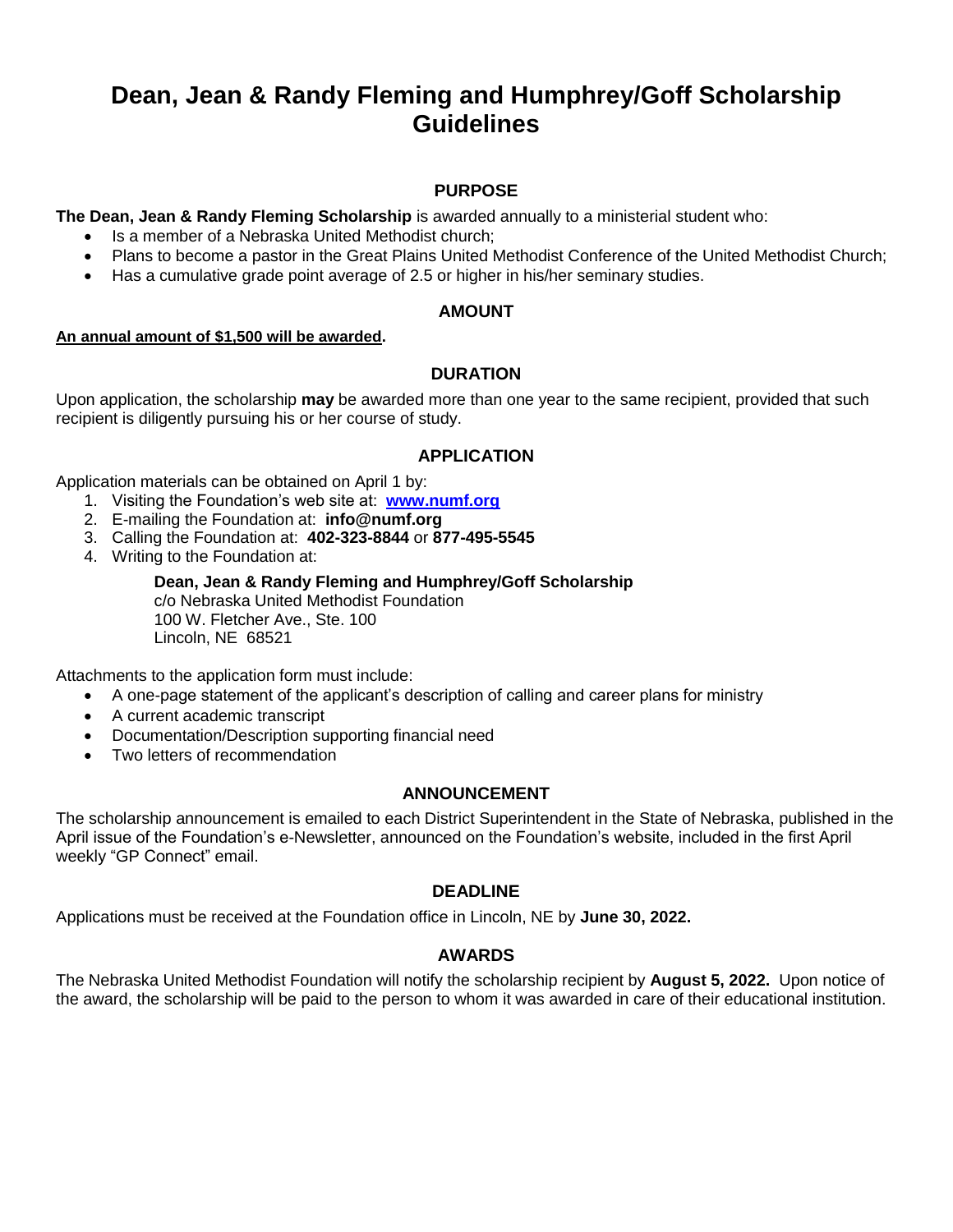# **Floma Taylor Ministerial Scholarship Guidelines**

## **PURPOSE**

The Floma Taylor Ministerial Scholarship is awarded annually to two ministerial students attending seminary who:

- Are members of a Nebraska Methodist Church;
- Plan to become pastors in the Great Plains Conference of the United Methodist Church;
- Will have a minimum of 30 years of eligibility to serve as a pastors in the Great Plains Conference;
- Attending a seminary accredited by the Board of Ordained Ministry;
- Have a cumulative grade point average of 2.5 or higher in his/her seminary studies.

### **AMOUNT**

#### **Two** annual amounts of **\$3,750** will be awarded.

## **DURATION**

Upon application, the scholarship may be awarded more than one year to the same recipient, provided that such recipient is diligently pursuing his or her course of study.

## **APPLICATION**

Application materials can be obtained on April 1 by:

- 1. Visiting the Foundation's website at: **www.numf.org**
- 2. E-mailing the Foundation at: [info@numf.org](mailto:info@numf.org)
- 3. Calling the Foundation at: 402-323-8844 or 877-495-5545
- 4. Writing to the Foundation at:

The Floma Taylor Ministerial Scholarship c/o Nebraska United Methodist Foundation 100 W Fletcher Ave., Suite 100 Lincoln, NE 68521

Attachments to the application form must include:

- A one-page statement of the applicant's description of calling and career plans for ministry
- A current academic transcript
- Documentation/Description supporting financial need
- Three letters of recommendation

#### **ANNOUNCEMENT**

The scholarship announcement will be emailed to each District Superintendent in the State of Nebraska, published in the April issue of the Nebraska United Methodist Foundation's E-Newsletter, announced on the Nebraska United Methodist Foundation's website, included in the first April weekly "GP Connect" email and distributed to the United Methodist seminaries serving Nebraska students.

## **DEADLINES**

Applications must be received at the Foundation office in Lincoln, NE by **June 30, 2022**.

## **AWARDS**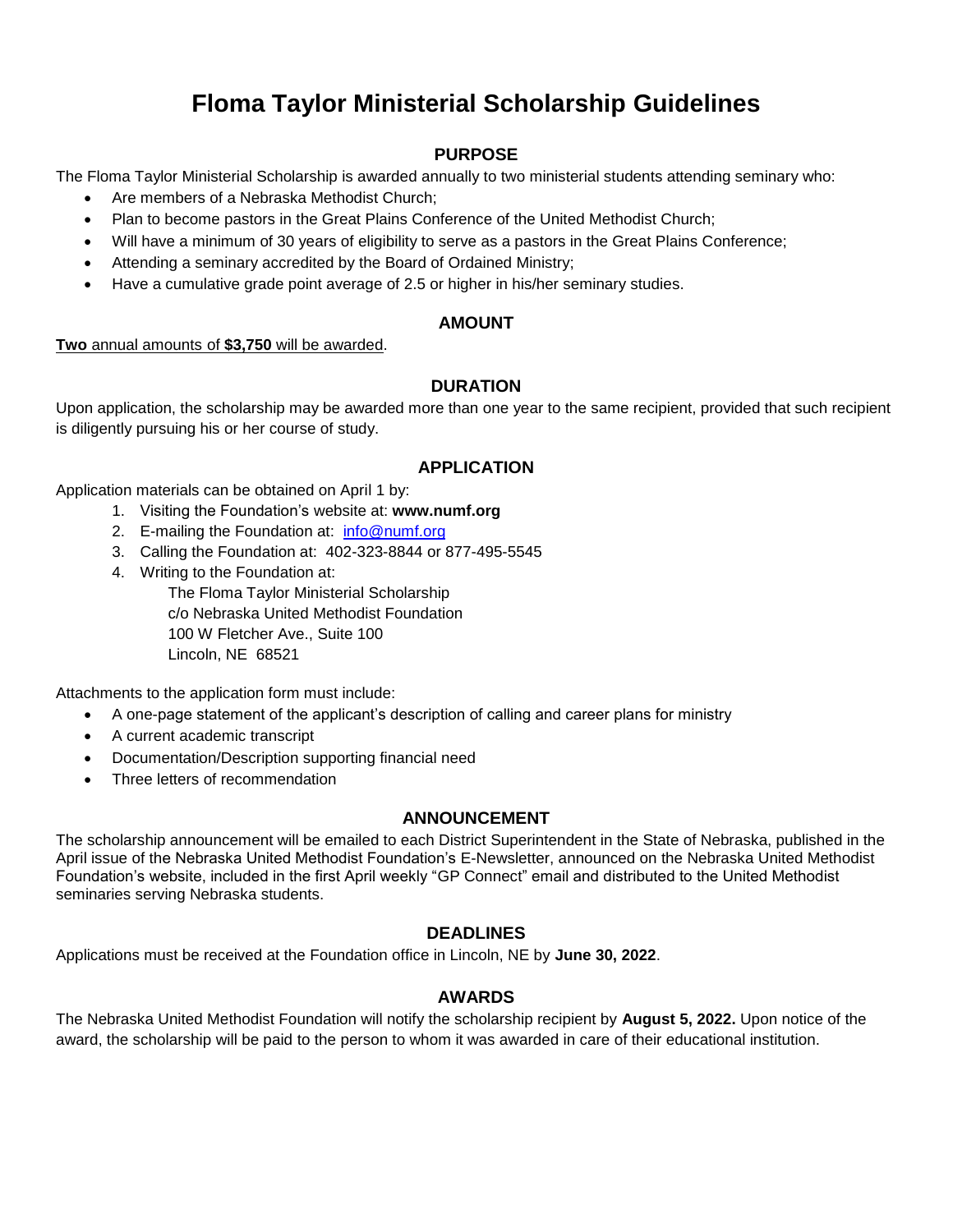## **The Good Steward Scholarship**

*In Memory of Rev. Richard E. Atherton, Rev. Cal Leeds, Mary Moore, and Rev. Richard and Lois Urbach*

# **Guidelines**

## **PURPOSE**

**The Good Steward Scholarship** is awarded annually to a ministerial student who:

- Is a member of a Nebraska United Methodist church;
- Is used to provide scholarship support for Nebraska United Methodist students attending a United Methodist seminary;
- Plans to become a pastor in the Great Plains United Methodist Conference of the United Methodist Church;
- Has successfully completed two (2) full semesters, or the equivalent thereof, of seminary studies;
- Has a cumulative grade point average of 2.5 or higher in his/her seminary studies.

## **AMOUNT**

An annual amount of approximately **\$175** will be awarded.

## **DURATION**

Upon application, the scholarship **may** be awarded more than one year to the same recipient, provided that such recipient is diligently pursuing his or her course of study.

## **APPLICATION**

Application materials can be obtained on April 1 by:

- 1. Visiting the Foundation's website at: **www.numf.org**
- 2. E-mailing the Foundation at: **info@numf.org**
- 3. Calling the Foundation at: **402-323-8841** or **877-495-5545**
- 4. Writing to the Foundation at:

#### **The Good Steward Scholarship**

c/o Nebraska United Methodist Foundation 100 W. Fletcher Ave., Ste. 100 Lincoln, NE 68521

Attachments to the application form must include:

- A one-page statement of the applicant's description of calling and career plans for ministry
- A current academic transcript
- Documentation/Description supporting financial need
- Two letters of recommendation

## **ANNOUNCEMENT**

The scholarship announcement will be emailed to each District Superintendent in the State of Nebraska, published in the April issue of the Foundation's E-Newsletter, announced on the Foundation's website, included in the first April weekly "GP Connect" email and distributed to United Methodist seminaries serving Nebraska students.

## **DEADLINE**

## **Applications must be received at the Foundation office in Lincoln, NE by June 30, 2022.**

## **AWARDS**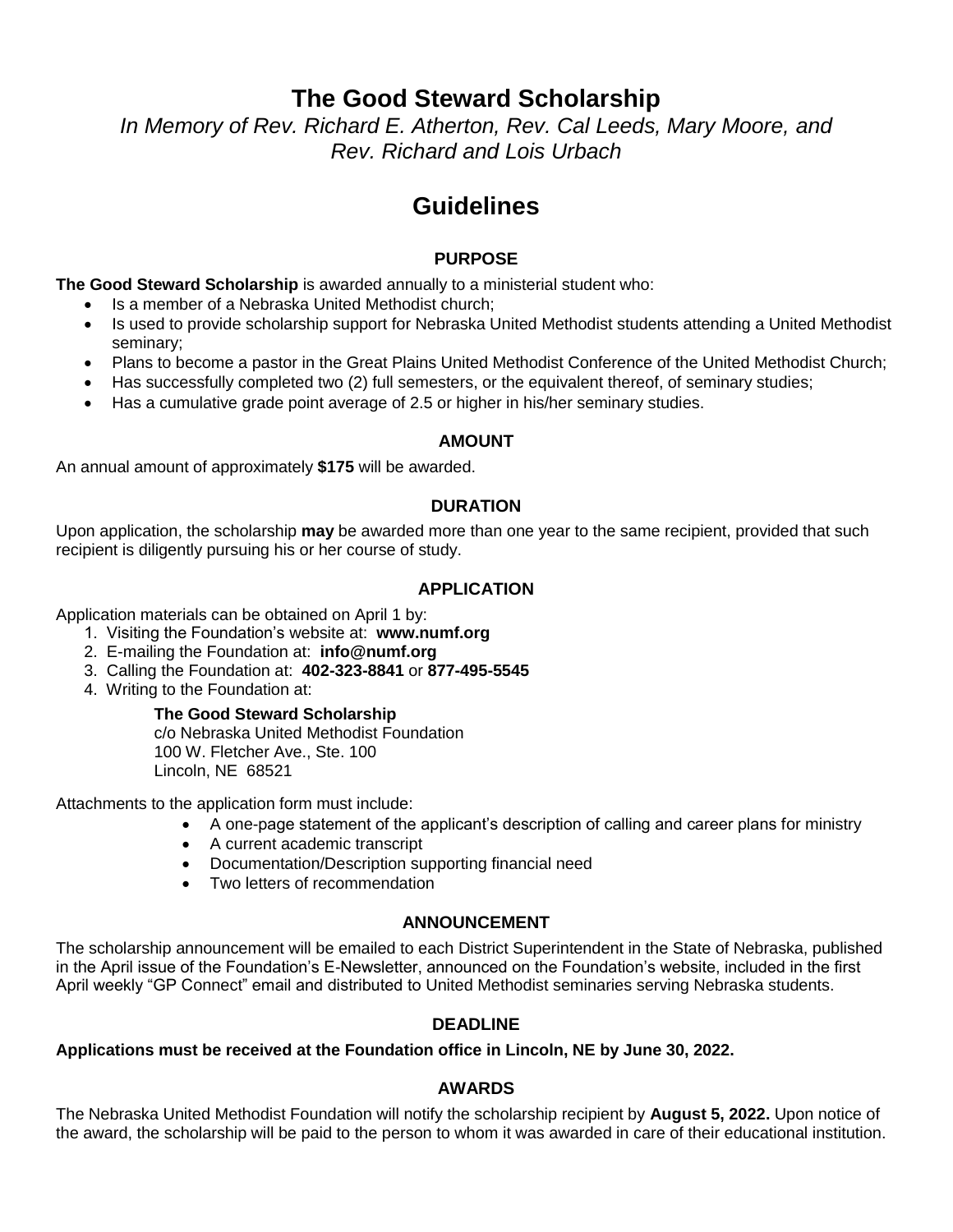# **The Harlan and Mabelle Wyrick Memorial Scholarship Guidelines**

### **PURPOSE**

#### **The Harlan and Mabelle Wyrick Memorial Scholarship** is awarded annually to a ministerial student who:

- Is a member of a Nebraska United Methodist church;
- Plans to become a pastor in the Great Plains Conference of the United Methodist Church;
- **Attends one of the following seminaries accredited by the Great Plains United Methodist Board of** 
	- **Ordained Ministry:** o Saint Paul School of Theology
		-
		- o Garrett-Evangelical Theological Seminary
- Who is in his/her junior or senior year of undergraduate studies or is in his/her first year of seminary studies
- Has a cumulative grade point average of 2.5 or higher in his/her seminary studies.

#### **AMOUNT**

An annual amount of approximately **\$6,775** will be awarded.

#### **DURATION**

Upon application, the scholarship **may** be awarded more than one year to the same recipient, provided that such recipient is diligently pursuing his or her course of study.

#### **APPLICATION**

Application materials can be obtained on April 1 by:

- 1. Visiting the Foundation's website at: **www.numf.org**
- 2. E-mailing the Foundation at: **info@numf.org**
- 3. Calling the Foundation at: **402-323-8844** or **877-495-5545**
- 4. Writing to the Foundation at: **The Harlan and Mabelle Wyrick Memorial Scholarship** c/o Nebraska United Methodist Foundation 100 W. Fletcher Ave., Ste. 100 Lincoln, NE 68521

Attachments to the application form must include:

- A one-page statement of the applicant's description of calling and career plans for ministry
- A current academic transcript
- Documentation/Description supporting financial need
- Two letters of recommendation

#### **ANNOUNCEMENT**

The scholarship announcement will be emailed to each District Superintendent in the State of Nebraska, published in the April issue of the Nebraska United Methodist Foundation's E-Newsletter, announced on the Nebraska United Methodist Foundation's website, included in the first April weekly "GP Connect" email and distributed to the United Methodist seminaries serving Nebraska students.

#### **DEADLINE**

Applications must be received at the Foundation office in Lincoln, NE by **June 30, 2022.** 

#### **AWARDS**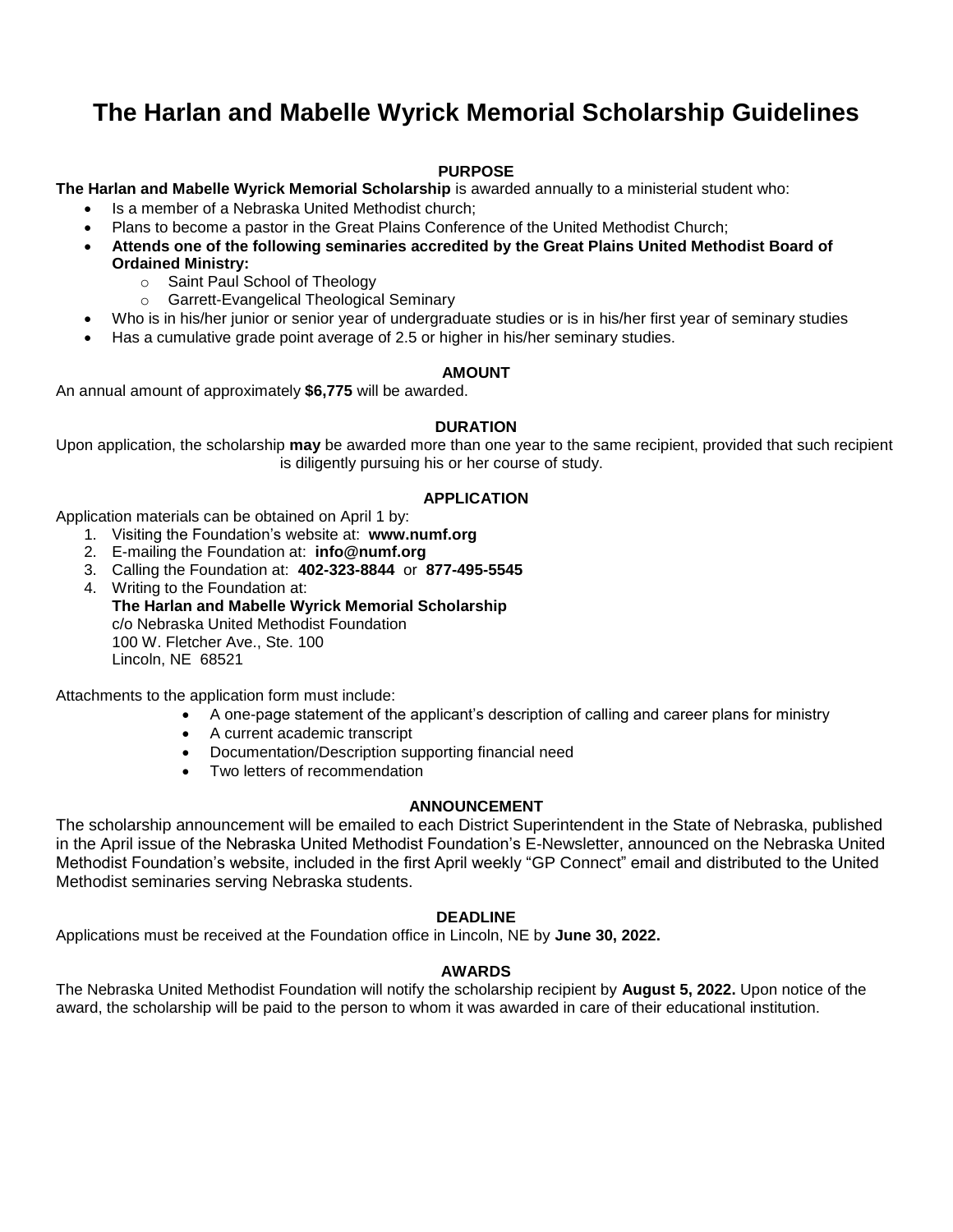# **Joe Meeham UMM 100 Club Scholarship Guidelines**

## **PURPOSE**

**The Joe Meeham UMM 100 Club Scholarship** is awarded annually to a ministerial student who:

- Is a member of a Nebraska United Methodist church;
- Plans to become a pastor in the Great Plains United Methodist Conference of the United Methodist Church;
- Has a cumulative grade point average of 2.5 or higher in his/her seminary studies.

### **AMOUNT**

An annual amount of **\$500.00** will be awarded.

## **DURATION**

Upon application, the scholarship **may** be awarded more than one year to the same recipient, provided that such recipient is diligently pursuing his or her course of study.

### **APPLICATION**

Application materials can be obtained on April 1 by:

- 1. Visiting the Foundation's website at: **[www.numf.org](http://www.numf.org/)**
- 2. E-mailing the Foundation at: **info@numf.org**
- 3. Calling the Foundation at: **402-323-8844** or **877-495-5545**
- 4. Writing to the Foundation at:

**The Joe Meeham UMM 100 Club Scholarship** c/o Nebraska United Methodist Foundation 100 W. Fletcher Ave., Ste. 100 Lincoln, NE 68521

Attachments to the application form must include:

- A one-page statement of the applicant's description of calling and career plans for ministry
- A current academic transcript
- Documentation/Description supporting financial need
- Two letters of recommendation

#### **ANNOUNCEMENT**

The scholarship announcement is emailed to each District Superintendent in the State of Nebraska, published in the April issue of the Foundation's e-Newsletter, announced on the Foundation's website, included in the first April weekly "GP Connect" email.

## **DEADLINE**

Applications must be received at the Foundation office in Lincoln, NE by **June 30, 2022.** 

#### **AWARDS**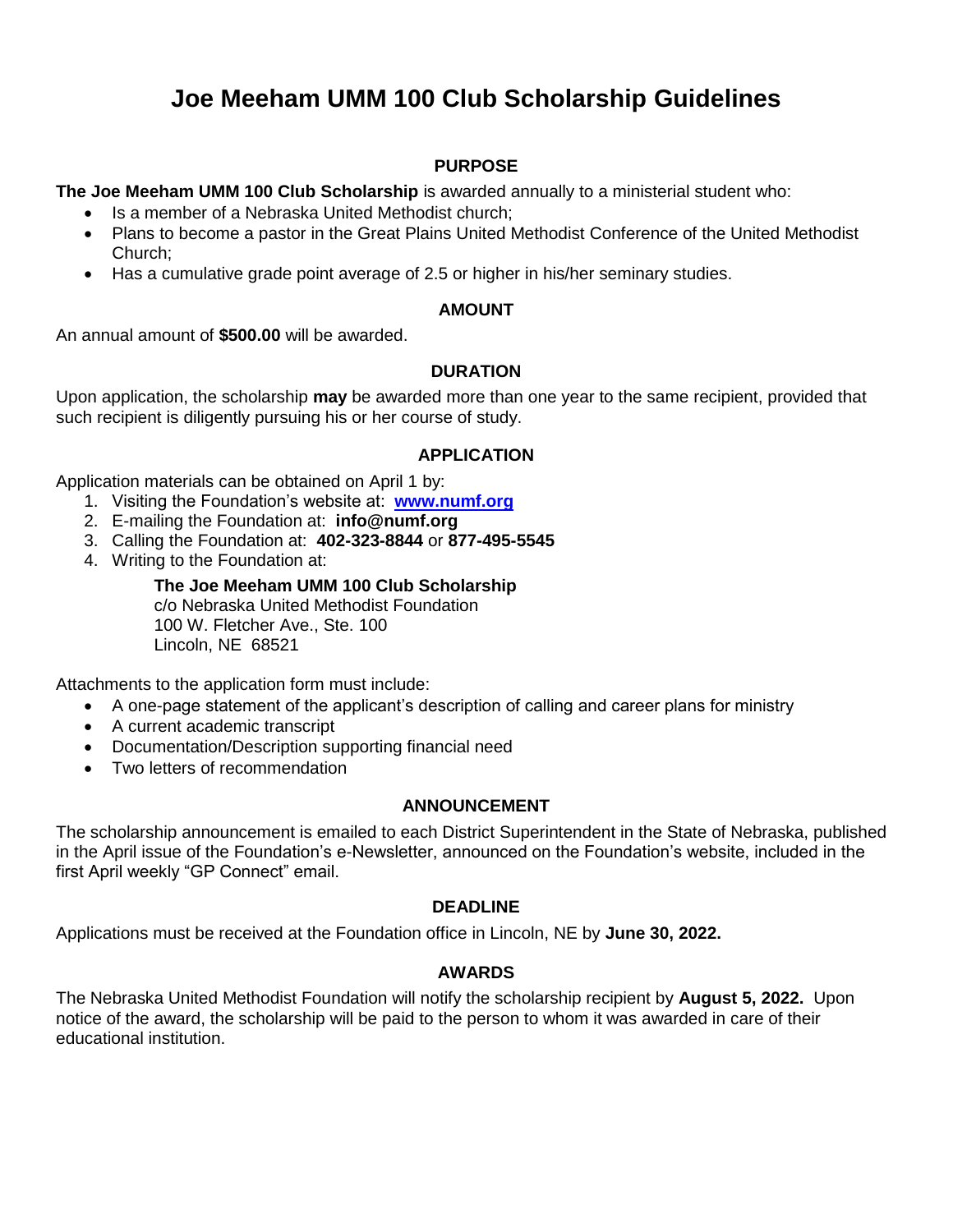# **Merv Schleifert UMM 100 Club Scholarship Guidelines**

## **PURPOSE**

## **The Merv Schleifert UMM 100 Club Scholarship** is awarded annually to a ministerial student who:

- Is a member of a Nebraska United Methodist church;
- Plans to become a pastor in the Great Plains United Methodist Conference of the United Methodist Church;
- Has a cumulative grade point average of 2.5 or higher in his/her seminary studies.

## **AMOUNT**

## **An annual amount of \$500.00 will be awarded.**

## **DURATION**

Upon application, the scholarship **may** be awarded more than one year to the same recipient, provided that such recipient is diligently pursuing his or her course of study.

## **APPLICATION**

Application materials can be obtained on April 1 by:

- 1. Visiting the Foundation's website at: **[www.numf.org](http://www.numf.org/)**
- 2. E-mailing the Foundation at: **info@numf.org**
- 3. Calling the Foundation at: **402-323-8844** or **877-495-5545**
- 4. Writing to the Foundation at:

## **The Merv Schleifert UMM 100 Club Scholarship** c/o Nebraska United Methodist Foundation 100 W. Fletcher Ave., Ste. 100 Lincoln, NE 68521

Attachments to the application form must include:

- A one-page statement of the applicant's description of calling and career plans for ministry
- A current academic transcript
- Documentation/Description supporting financial need
- Two letters of recommendation

## **ANNOUNCEMENT**

The scholarship announcement is emailed to each District Superintendent in the State of Nebraska, published in the April issue of the Foundation's e-Newsletter, announced on the Foundation's website, included in the first April weekly "GP Connect" email.

## **DEADLINE**

Applications must be received at the Foundation office in Lincoln, NE by **June 30, 2022.** 

## **AWARDS**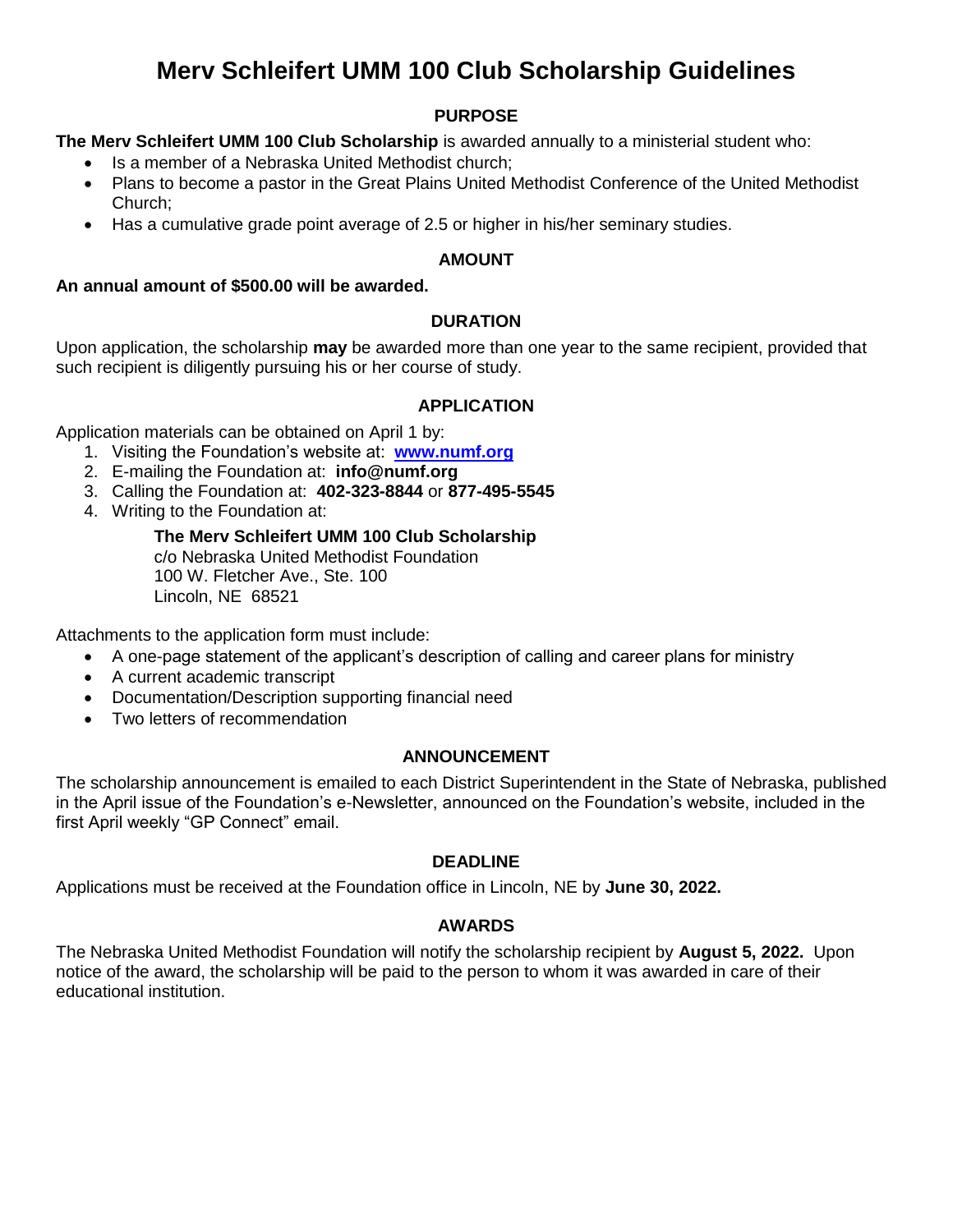## **The Murdock Ebenezer UMC Professional Church Leader Scholarship Guidelines**

## **PURPOSE**

The **MURDOCK EBENEZER UMC PROFESSIONAL CHURCH LEADER SCHOLARSHIP** is to be awarded annually so long as there are available funds and a student whose application is approved. A Murdock Ebenezer UMC Professional Church Leader Scholarship Committee will review applications and make the final decision on recipients.

This scholarship is awarded annually to a student who;

- Is a member of a Nebraska United Methodist Church, in the following order of priority: 1) a member of Ebenezer UMC, 2) a member of a UMC in Cass County, NE, 3) a member of a UMC in the Blue River District, 4) a member of the UMC in the Missouri River District;
- Intends to become a professional church leader (minister, youth minister, Christian Education Director, church musician) in a Great Plains United Methodist Church;
- Has successfully completed two (2) full semesters, or the equivalent thereof, of college level studies with the intention of pursuing a career in professional church leadership; and
- Has a cumulative grade point average of 2.5 (on a 4.0 scale) or higher in his/her studies.

#### **AMOUNT**

#### **An annual amount will be determined by the church.**

#### **DURATION**

Upon application, the scholarship **may** be awarded more than one year to the same recipient, provided that such recipient is diligently pursuing his or her course of study.

### **APPLICATION**

Application materials can be obtained on April 1 by:

- 1. Visiting the Foundation's website at: **www.numf.org**
- 2. E-mailing the Foundation at: **info@numf.org**
- 3. Calling the Foundation at: **402-323-8841** or **877-495-5545**
- 4. Writing to the Foundation at:

**The Murdock Ebenezer UMC Professional Church Leader Scholarship** c/o Nebraska United Methodist Foundation 100 W. Fletcher Ave., Ste. 100 Lincoln, NE 68521

Attachments to the application form must include:

- A one-page statement of the applicant's description of calling and career plans for ministry
- A current academic transcript
- Documentation/Description supporting financial need
- Two letters of recommendation

#### **ANNOUNCEMENT**

The scholarship announcement will be emailed to each District Superintendent in the State of Nebraska, published in the April issue of the Nebraska United Methodist Foundation's E-Newsletter, announced on the Nebraska United Methodist Foundation's website, included in the first April weekly "GP Connect" email and distributed to the United Methodist seminaries serving Nebraska students.

#### **DEADLINE**

Applications must be received at the Foundation office in Lincoln, NE by **June 30, 2022**.

#### **AWARDS**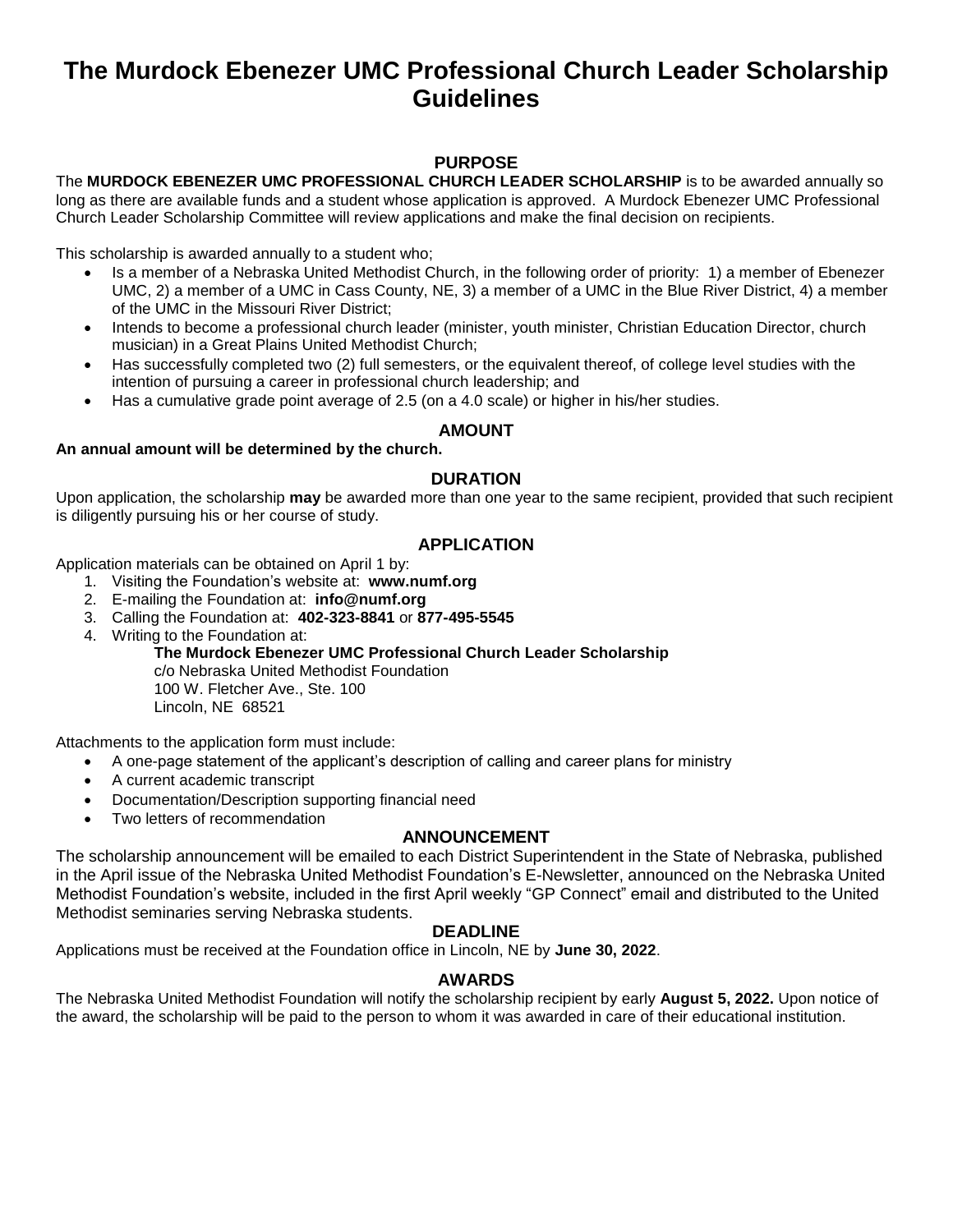# **The Myrtle E. Williams Seminary Scholarship Guidelines**

## **PURPOSE**

**The Myrtle E. Williams Seminary Scholarship** is awarded annually to a ministerial student who:

- Plans to become a pastor in the Great Plains United Methodist Conference of the United Methodist Church;
- Is a pre-ministerial student in his/her junior or senior year of undergraduate studies, or is a seminary student;
- First preference shall be given to students who are serving the Nebraska Adams First UMC at that time and if there is no applicant serving Adams First UMC in a given year, then the scholarship shall be awarded to another eligible applicant in the State of Nebraska;
- Attends St. Paul School of Theology;
- Has a cumulative grade point average of 2.5 or higher.

### **AMOUNT**

An annual amount of **\$2,000** will be awarded.

## **DURATION**

Upon application, the scholarship **may** be awarded more than one year to the same recipient, provided that such recipient is diligently pursuing his or her course of study.

### **APPLICATION**

Application materials can be obtained on April 1 by:

- 1. Visiting the Foundation's website at: **www.numf.org**
- 2. E-mailing the Foundation at: **info@numf.org**
- 3. Calling the Foundation at: **402-323-8841** or **877-495-5545**
- 4. Writing to the Foundation at:

#### **The Myrtle E. Williams Seminary Scholarship** c/o Nebraska United Methodist Foundation 100 W. Fletcher Ave., Ste. 100 Lincoln, NE 68521

Attachments to the application form must include:

- A one-page statement of the applicant's description of calling and career plans for ministry
- A current academic transcript
- Documentation/Description supporting financial need
- Two letters of recommendation

## **ANNOUNCEMENT**

The scholarship announcement is emailed to each District Superintendent in the State of Nebraska, published in the April issue of the Foundation's E-Newsletter, announced on the Foundation's website, included in the first April weekly "GP Connect" email and distributed to St. Paul School of Theology.

## **DEADLINE**

Applications must be received at the Foundation office in Lincoln, NE by **June 30, 2022.** 

## **AWARDS**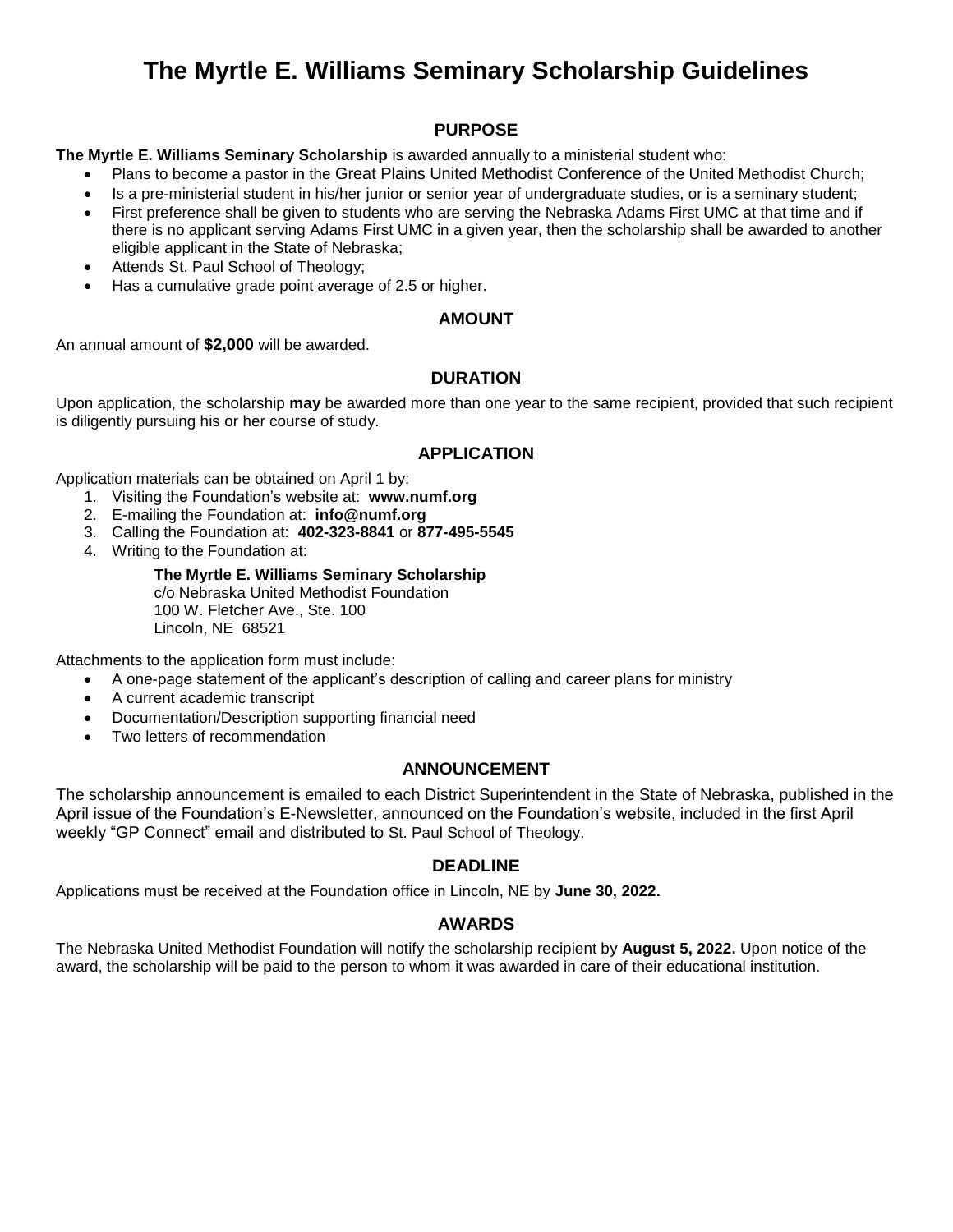# **The Rev. Albert W. Winseman Scholarship Guidelines**

## **PURPOSE**

**The Rev. Albert W. Winseman Scholarship Endowment** is awarded annually to a ministerial student who:

- Is a member of a Nebraska United Methodist church;
- Is used to provide scholarship support for Nebraska United Methodist students attending a United Methodist seminary;
- Plans to become a pastor in the Great Plains United Methodist Conference of the United Methodist Church;
- Has successfully completed two (2) full semesters, or the equivalent thereof, of seminary studies; and
- Has a cumulative grade point average of 2.5 or higher in his/her seminary studies.

## **AMOUNT**

An annual amount of approximately **\$150** will be awarded.

## **DURATION**

Upon application, the scholarship **may** be awarded more than one year to the same recipient, provided that such recipient is diligently pursuing his or her course of study.

### **APPLICATION**

Application materials can be obtained on April 1 by:

- 1. Visiting the Foundation's website at: **www.numf.org**
- 2. E-mailing the Foundation at: **info@numf.org**
- 3. Calling the Foundation at: **402-323-8844** or **877-495-5545**
- 4. Writing to the Foundation at:

#### **The Rev. Albert W. Winseman Scholarship**

c/o Nebraska United Methodist Foundation 100 W. Fletcher Ave., Ste. 100 Lincoln, NE 68521

#### **ANNOUNCEMENT**

The scholarship announcement is emailed to each District Superintendent in the State of Nebraska, published in the April issue of the Foundation's E-Newsletter, announced on the Foundation's website, included in the first April weekly "GP Connect" email and distributed to United Methodist seminaries serving Nebraska students.

## **DEADLINE**

#### **Applications must be received at the Foundation office in Lincoln, NE by June 30, 2022.**

#### **AWARDS**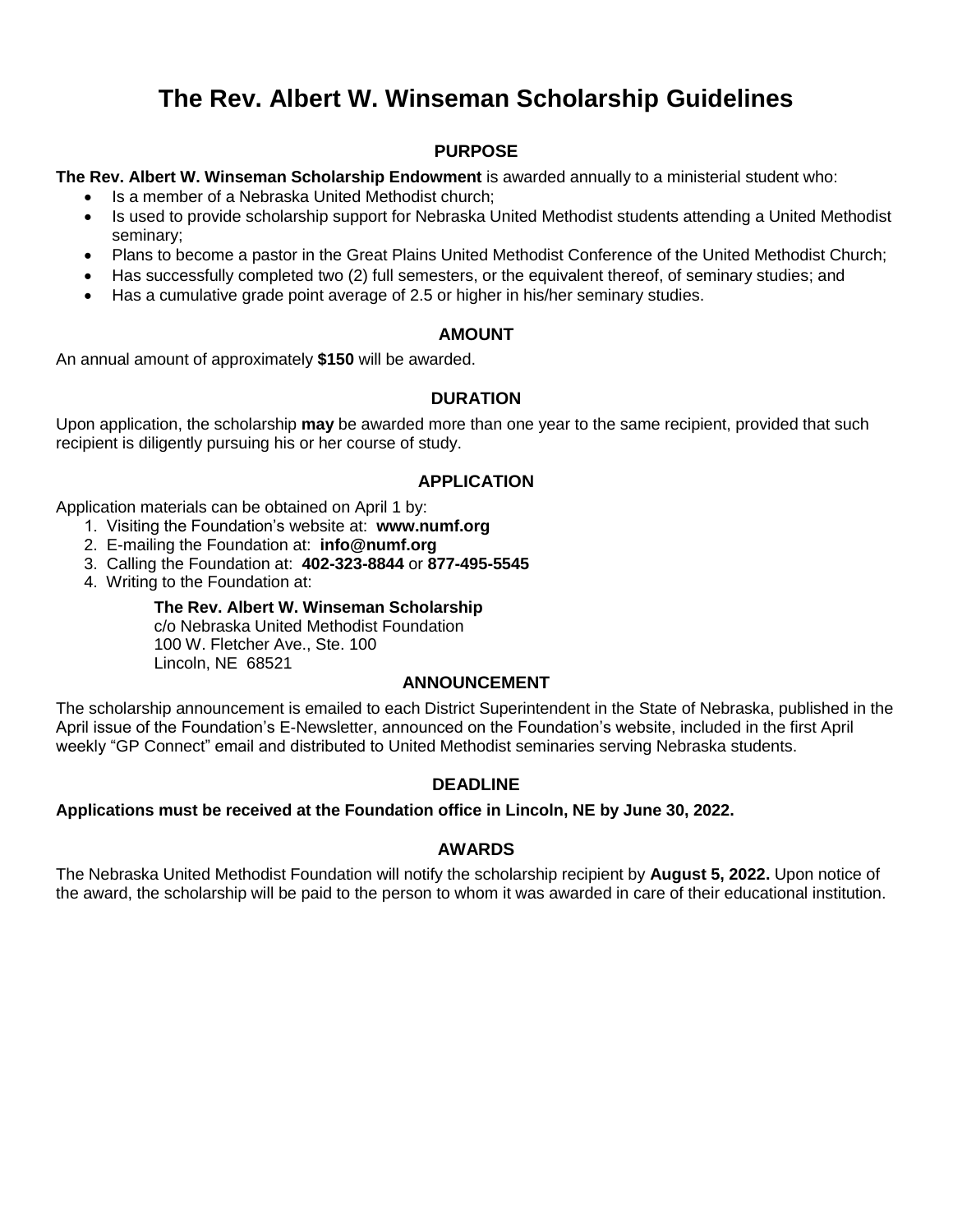# **The Scahill Family Scholarship Guidelines**

## **PURPOSE**

The **SCAHILL FAMILY SCHOLARSHIP** is in recognition of the ministry of Rev. Thomas J. Scahill, Sr., Rev. Josephine M. Scahill and Dr. Joseph A. Scahill and wife Marilyn in Nebraska.

This scholarship is awarded annually to a student working toward the M.Div degree or its equivalent who:

- Is a member of a Nebraska United Methodist Church;
- Plans to become a pastor in the Great Plains United Methodist Conference of the United Methodist Church or its successor bodies (without penalty if such service is not rendered);
- Attends one of the thirteen United Methodist seminaries;
- Has grades worthy of admission to Seminary and/or continuation of theological studies.

### **AMOUNT**

An annual amount of **\$2,000** will be awarded.

### **DURATION**

Upon application, the scholarship **may** be awarded more than one year to the same recipient, provided that such recipient is diligently pursuing his or her course of study.

### **APPLICATION**

Application materials can be obtained on April 1 by:

- 1. Visiting the Foundation's website at: **www.numf.org**
- 2. E-mailing the Foundation at: **info@numf.org**
- 3. Calling the Foundation at: **402-323-8841** or **877-495-5545**
- 4. Writing to the Foundation at:

## **The Scahill Family Scholarship**

c/o Nebraska United Methodist Foundation 100 W. Fletcher Ave., Ste. 100 Lincoln, NE 68521

Attachments to the application form must include:

- A one-page statement of the applicant's description of calling and career plans for ministry
- A current academic transcript
- Documentation/Description supporting financial need
- Two letters of recommendation

## **ANNOUNCEMENT**

The scholarship announcement will be emailed to each District Superintendent in the State of Nebraska, published in the April issue of the Nebraska United Methodist Foundation's E-Newsletter, announced on the Nebraska United Methodist Foundation's website, included in the first April weekly "GP Connect" email and distributed to the United Methodist seminaries serving Nebraska students.

## **DEADLINE**

Applications must be received at the Foundation office in Lincoln, NE by **June 30, 2022**.

## **AWARDS**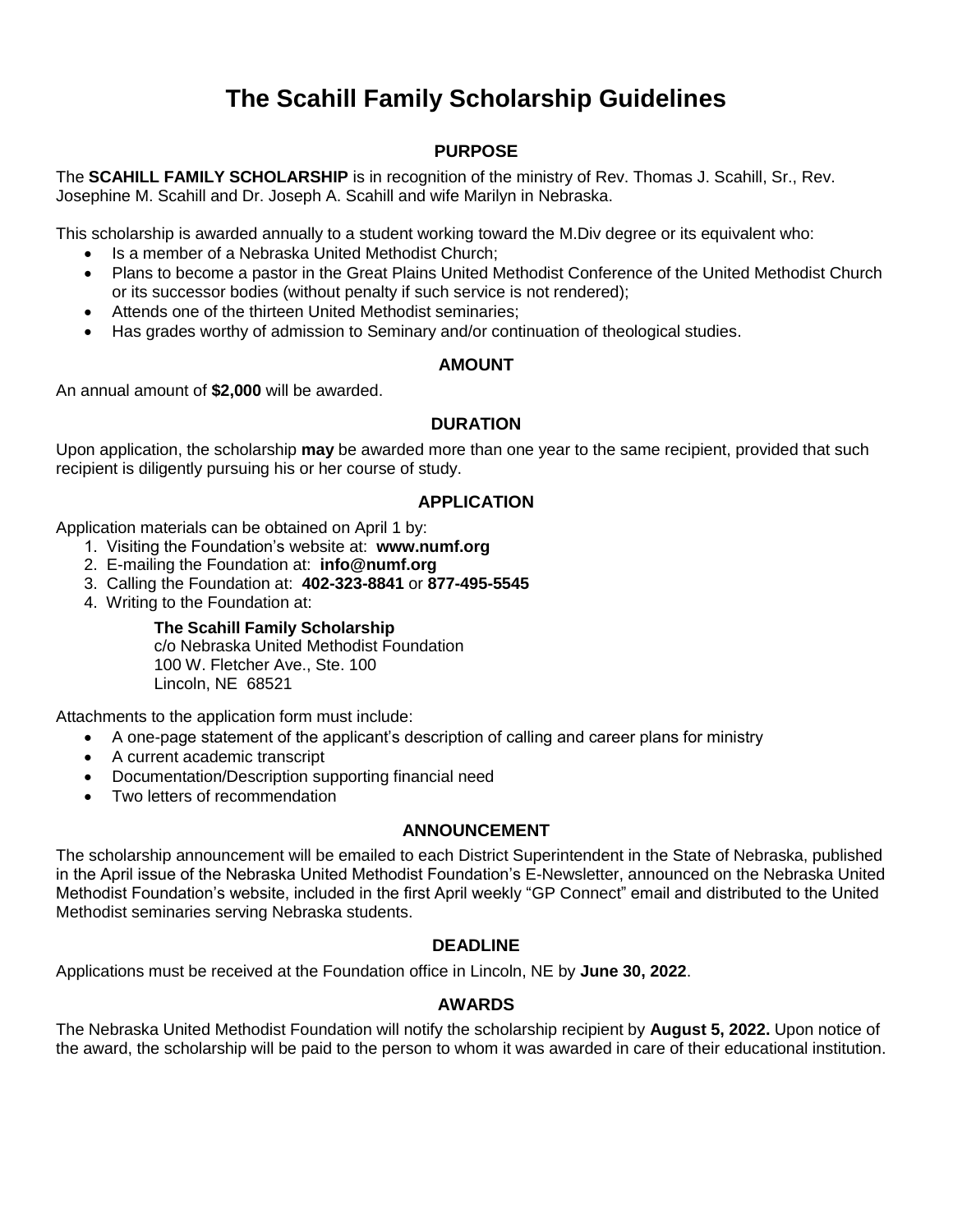# **United Methodist Men's 100 Club Scholarship Guidelines**

## **PURPOSE**

**The United Methodist Men's 100 Club Scholarship** is awarded annually to a ministerial student who:

- Is a member of a Nebraska or Kansas United Methodist church:
- Plans to become a pastor in the Great Plains United Methodist Conference of the United Methodist Church;
- Has a cumulative grade point average of 2.5 or higher in his/her seminary studies.

## **AMOUNT**

**Seven (7)** scholarships each in the amount of **\$1,000** will be awarded.

## **DURATION**

Upon application, the scholarship **may** be awarded more than one year to the same recipient, provided that such recipient is diligently pursuing his or her course of study.

## **APPLICATION**

Application materials can be obtained on April 1 by:

- 1. Visiting the Foundation's website at: **www.numf.org**
- 2. E-mailing the Foundation at: **info@numf.org**
- 3. Calling the Foundation at: **402-323-8844** or **877-495-5545**
- 4. Writing to the Foundation at:

## **The United Methodist Men's 100 Club Scholarship** c/o Nebraska United Methodist Foundation

100 W. Fletcher Ave., Ste. 100 Lincoln, NE 68521

Attachments to the application form must include:

- A one-page statement of the applicant's description of calling and career plans for ministry
- A current academic transcript
- Documentation/Description supporting financial need
- Two letters of recommendation

## **ANNOUNCEMENT**

The scholarship announcement is emailed to each District Superintendent in the State of Nebraska, published in the April issue of the Foundation's e-Newsletter, announced on the Foundation's website, included in the first April weekly "GP Connect" email.

## **DEADLINE**

Applications must be received at the Foundation office in Lincoln, NE by **June 30, 2022.** 

## **AWARDS**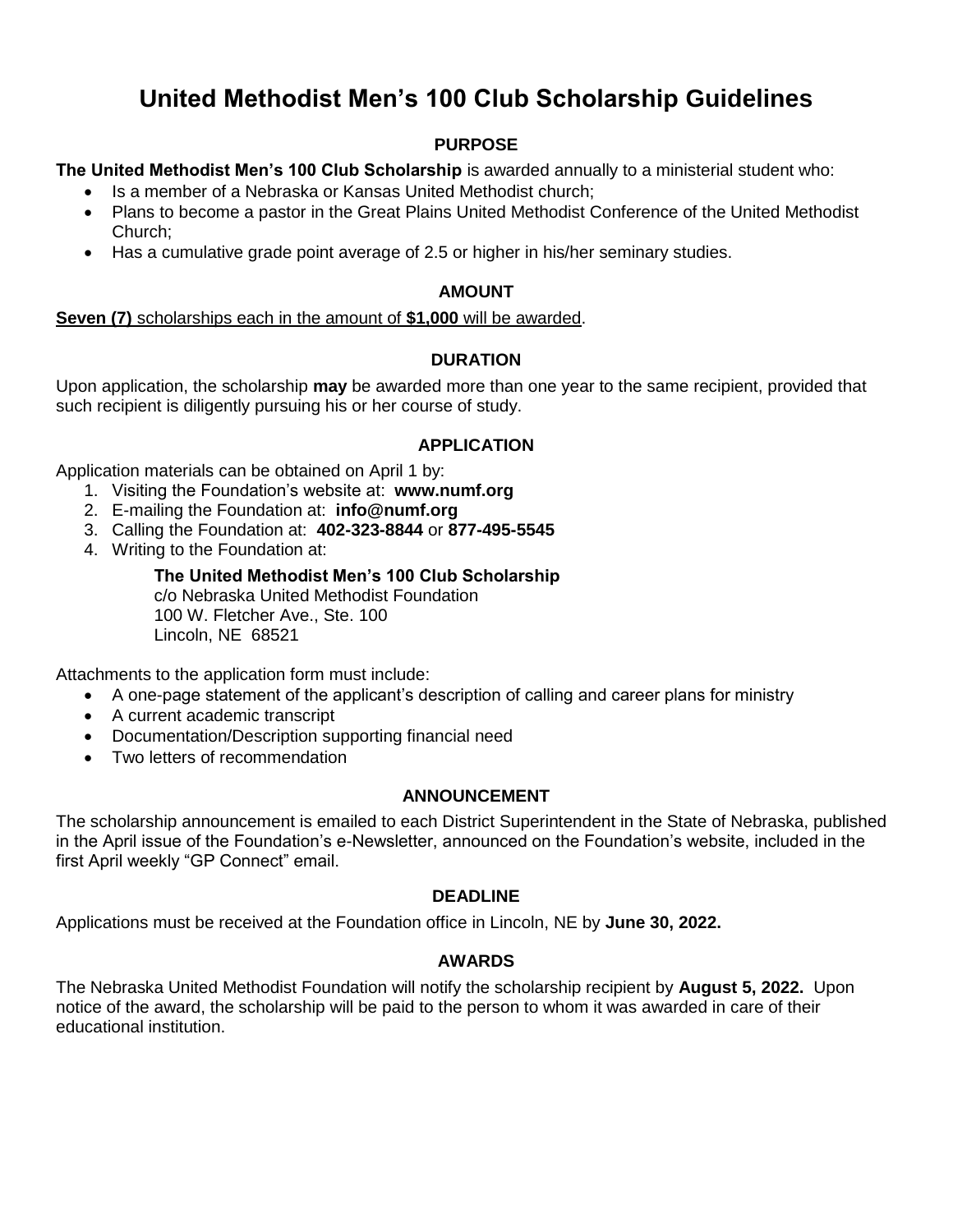# **The Verl and Sylvia Miller Memorial Scholarship Guidelines**

## **PURPOSE**

**The Verl and Sylvia Miller Memorial Scholarship** provides an annual scholarship to be awarded to a student who:

- Is a member of a Nebraska United Methodist Church
- Is in his/her junior or senior year of undergraduate studies **or** is in his/her first year of seminary studies for the ordained ministry of any Christian denomination
- Primary consideration will be given to a ministerial student who is a resident of Harlan County, NE in pursuit of an advanced degree in education for the ordained ministry of any Christian denomination. If there are no qualified applicants who are residents of Harlan County, NE, the scholarship may be awarded to deserving students who are non-residents of Harlan County, NE, but must be residents of the State of Nebraska and who are pursuing an advanced degree for the ministry
- Are intending to become pastors in the Great Plains United Methodist Conference of the United Methodist Church. Candidates of other Christian denominations must plan to minister within the Great Plains United Methodist Conference

#### **AMOUNT**

An annual amount of **\$250** will be awarded.

## **DURATION**

Upon application, the scholarship **may** be awarded more than one year to the same recipient, provided that such recipient is diligently pursuing his or her course of study.

### **APPLICATION**

Application materials can be obtained on April 1 by:

- 1. Visiting the Foundation's website at: **www.numf.org**
- 2. E-mailing the Foundation at: **info@numf.org**
- 3. Calling the Foundation at: **402-323-8844** or **877-495-5545**
- 4. Writing to the Foundation at:

The Verl and Sylvia Miller Memorial Scholarship c/o Nebraska United Methodist Foundation 100 W. Fletcher Ave., Ste. 100 Lincoln, NE 68521

Attachments to the application form must include:

- A one-page statement of the applicant's description of calling and career plans for ministry
- A current academic transcript
- Documentation/Description supporting financial need
- Two letters of recommendation
- A copy of acceptance to a seminary (if a first-year seminary student)

#### **ANNOUNCEMENT**

The scholarship announcement will be emailed to each District Superintendent in the State of Nebraska, published in the April issue of the Nebraska United Methodist Foundation's E-Newsletter, announced on the Nebraska United Methodist Foundation's website, included in the first April weekly "GP Connect" email and distributed to the United Methodist seminaries serving Nebraska students.

#### **DEADLINE**

#### **Applications must be received at the Foundation office in Lincoln, NE by June 30, 2022.**

## **AWARDS**